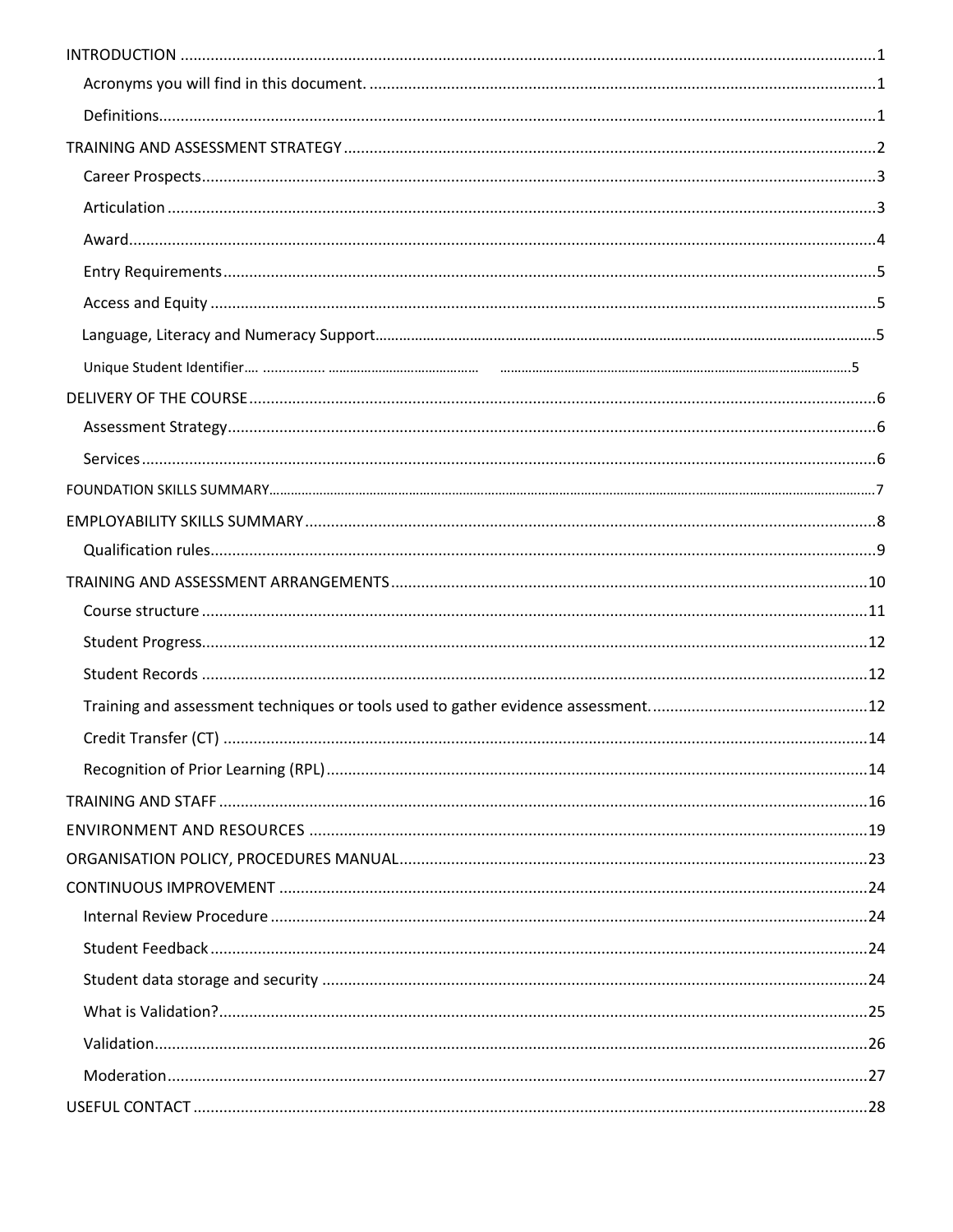# INTRODUCTION

### Acronyms you will find in this document.

### **AcronymDefinition**

| <b>ACPET</b>    | Australian Council for Private Education & Training                                          |
|-----------------|----------------------------------------------------------------------------------------------|
| AQF             | <b>Australian Quality Framework</b>                                                          |
| ASQA            | Australian Skills Quality Authority                                                          |
| <b>AVETMISS</b> | Australian Vocational Education and Training Management Information<br>Statistical Standard. |
| СT              | <b>Credit Transfer</b>                                                                       |
| <b>CTC</b>      | <b>Careers Training Centre</b>                                                               |
| <b>NVR</b>      | <b>National VET Regulator</b>                                                                |
| <b>QID</b>      | <b>Quality Indicator Data</b>                                                                |
| <b>QID</b>      | <b>Quality Indicator Data</b>                                                                |
| <b>RPL</b>      | Recognition of Prior Learning                                                                |
| <b>RTO</b>      | <b>Registered Training Organisation</b>                                                      |
| <b>VET</b>      | <b>Vocational Education and Training</b>                                                     |
| The Act         | National Vocational Education and Training Regulator Act 2011                                |
| The Standards   | Standards for Registered Training Organisations (RTOs) 2015                                  |
| <b>USI</b>      | Unique Student Identifier                                                                    |

# Definitions

Training and assessment strategy means a framework that guides the learning requirements and the teaching, training and assessment arrangements of a VET qualification. It is the document that outlines the macro-level requirements of the learning and assessment process.<sup>1</sup>

Assessment means the process of collecting evidence and making judgements on whether competency has been achieved, to confirm that an individual can perform to the standard expected in the workplace. This is expressed by the relevant endorsed industry/enterprise competency standards of a Training Package or by the learning outcomes of a VET accredited course.<sup>1</sup>

<sup>&</sup>lt;sup>1</sup> Source: Standards for Registered Training Organisations (RTOs) 2015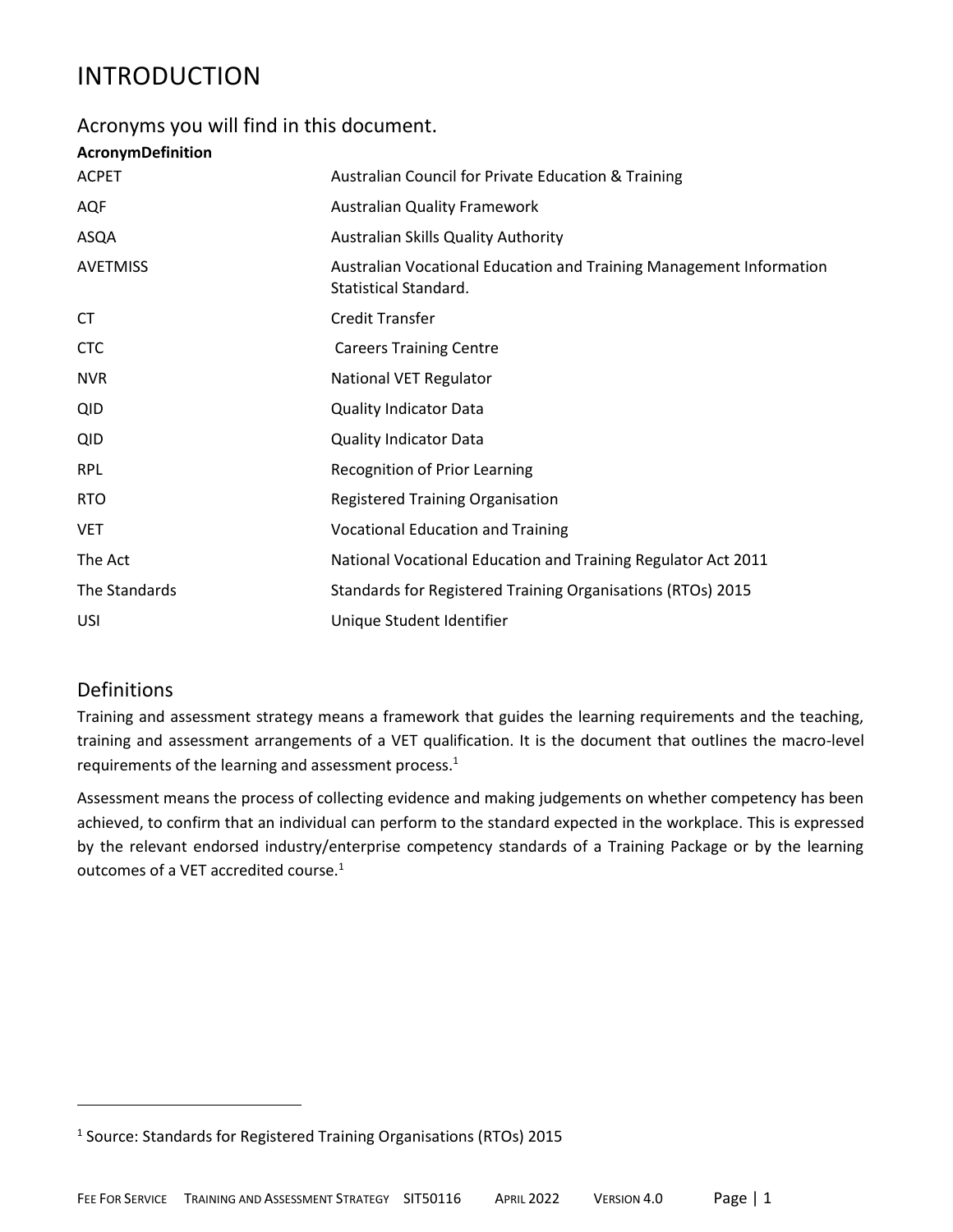# TRAINING AND ASSESSMENT STRATEGY

| Code:                           | SIT50116 | Title:                 | Diploma of Travel & Tourism Management                 |                                 |         |
|---------------------------------|----------|------------------------|--------------------------------------------------------|---------------------------------|---------|
| Release:                        |          | <b>Release status:</b> |                                                        | Current   Usage recommendation: | Current |
| <b>Parent training package:</b> |          |                        | SIT - Tourism, Travel and Hospitality Training Package |                                 |         |

Tourism is defined as travel away from the traveller's normal place of work and residence and is much more than just leisure travel. It encompasses travel for a range of reasons, such as business, festivals and events, health, education and religion. It includes both domestic and international travel and involves the consumption of a wide range of goods and services provided by, for example, transport and tour operators, travel agencies, accommodation providers such as holiday parks and resorts, theme parks and attractions, tour guides, sporting, entertainment and arts venues, museums and historical sites, restaurants, cafes, and clubs. Increasingly, tourism operators are choosing to operate specialised tourism products, terms such as 'wine tourism', 'cultural tourism' and 'ecotourism' are regularly used.

Tourism's contribution to the Australian economy is measured by the ABS Australian Tourism Satellite Account, and incorporates statistics on many areas of hospitality provision. The latest statistics available relate to 2004/5 and the following snapshots from the account show the importance of the industry's contribution:

- A total of \$75 billion worth of Australian goods and services were consumed by tourists, some 5.4 million international visitors consumed \$18.3 billion worth of Australian goods and services; 24% of tourism consumption
- Domestic tourists consumed \$56.4 billion worth of Australian goods and services; 76% of tourism consumption
- Tourism accounted for almost \$32 billion of Australia's total gross domestic product (GDP)
- international tourism exports contributed 11.1% of total exports of goods and services, greater than those of coal, iron, steel and non-ferrous metals combined
- There were 4.6 million Australian resident departures for travel to international destinations
- The tourism industry directly employed 550,100 persons, representing 5.6 % of all employment, with retail trade, accommodation and restaurants accounting for half of the employment generated by tourism.

Hospitality is commonly defined as the provision of food, beverage, catering, gaming and accommodation services for the consumer who may be a tourist or a local resident. Whereas accommodation providers are more clearly part of the tourism industry, other hospitality businesses such as restaurants, cafes, and clubs are found in disparate locations and, accordingly, the clientele varies. Clearly, there are some areas where tourists provide the main custom for these hospitality providers, for example, in major tourist destinations and in tourist precincts.

This qualification provides the skills and knowledge for an individual to be competent in a defined range of basic tourism technical skills. Work would be undertaken in an office environment where the planning of tourism products and services takes place, in the field where tourism products are delivered or a combination of both. The field includes any destination, local or regional area, tourist precinct, site, attraction or on board form of transportation.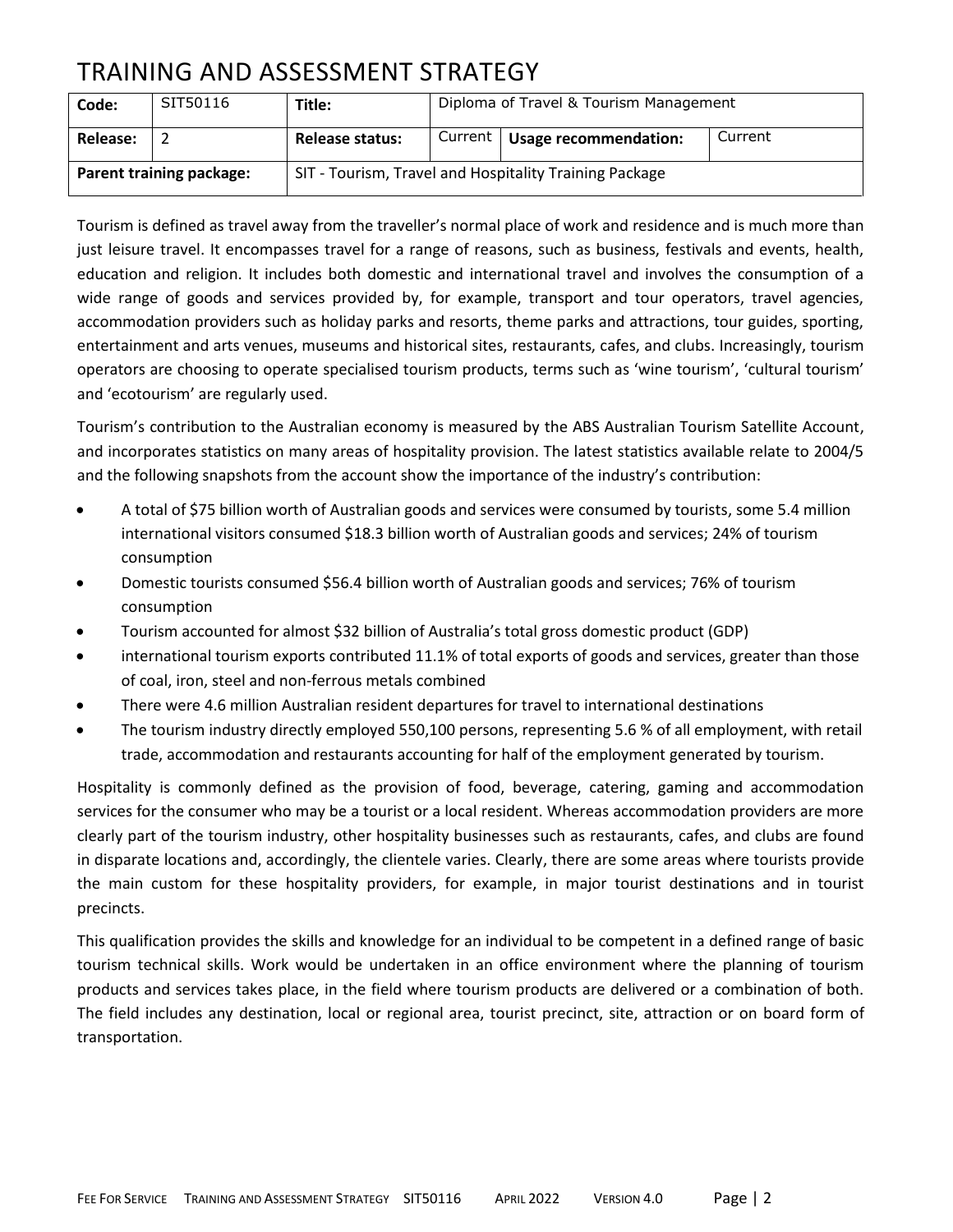### Career Prospects

This qualification reflects the role of highly skilled senior operators who use a broad range of tourism or travel skills combined with managerial skills and sound knowledge of industry operations to coordinate travel or tourism operations. They operate independently, have responsibility for others, and make a range of operational business decisions.

This qualification provides a pathway to work in many travel and tourism industry sectors as a departmental or small business manager. The diversity of employers includes travel agencies, tour wholesalers, tour operators, inbound tour operators, tourist attractions, visitor information centres, and other tourism businesses.

Possible job titles include:

- **■** inbound groups manager
- inbound sales manager
- **·** incentives manager
- tour operations manager
- marketing manager
- product development manager
- **■** reservations manager
- **■** travel agency manager
- sales manager
- **■** visitor information centre manager.

Visit<http://www.discovertourism.com.au/where-can-it-take-me/career-paths/> for more information on careers within hospitality and tourism.

### Articulation

Students who successfully complete the Certificate III in Tourism can gain credits for subjects included in the Certificate IV in Travel & Tourism and the Diploma of Travel and Tourism Management if they decide to continue their studies. Under the Australian Qualifications Framework (AQF) Certificate III is AQF Level III.

| <b>AQF1 Certificate I</b>  | <b>AQF2 Certificate II</b>  |
|----------------------------|-----------------------------|
| <b>AQF3Certificate III</b> | <b>AQF4 Certificate IV</b>  |
| <b>AQF5 Diploma</b>        | <b>AQF6 Advance Diploma</b> |

FEE FOR SERVICE TRAINING AND ASSESSMENT STRATEGY SIT50116 APRIL 2022 VERSION 4.0 Page | 3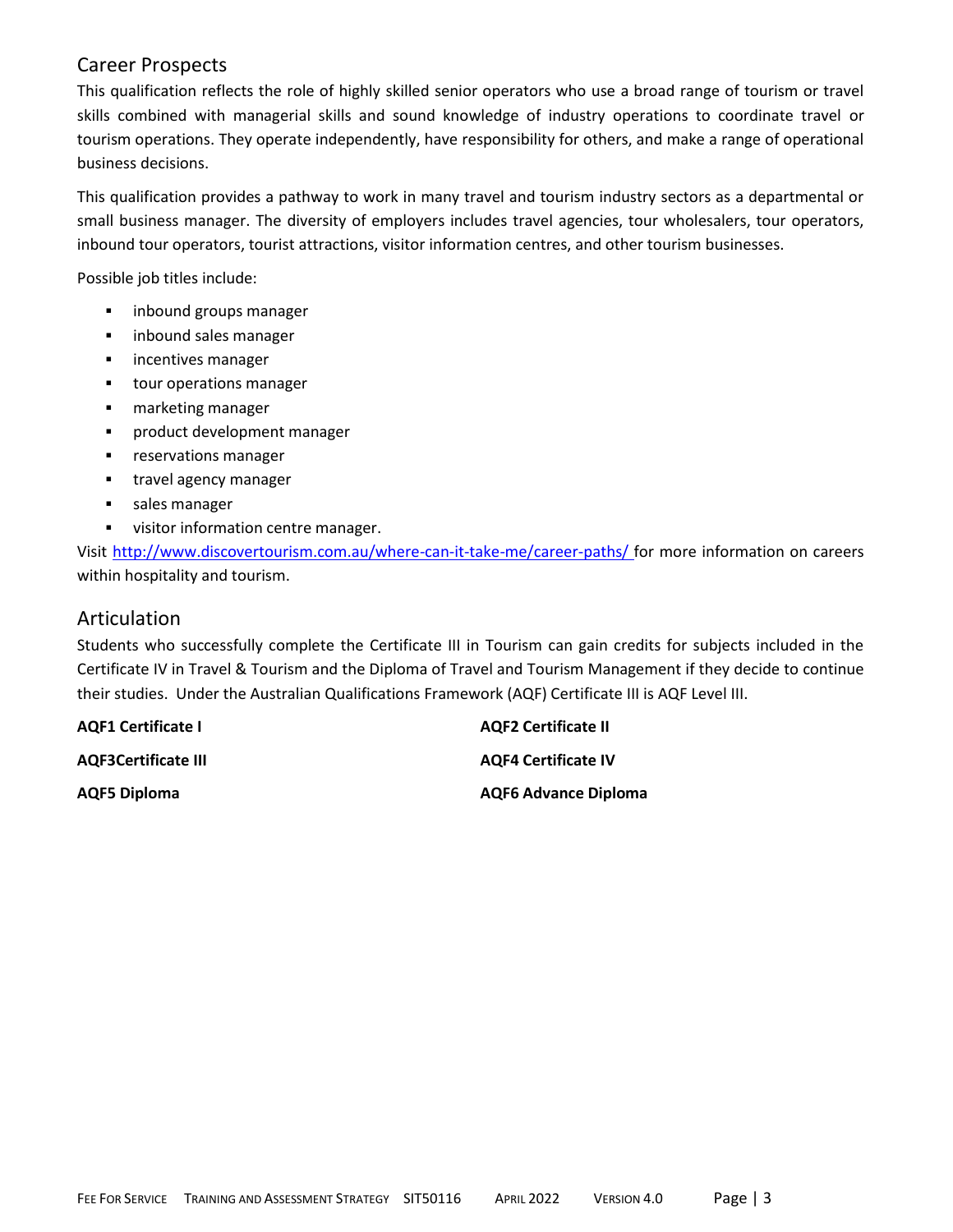It is recognised that typical career paths are not always linear. The tourism and holiday parks and resorts qualifications are flexible to meet a range of job outcomes and to support a wide range of career paths. They allow for various entry options, including direct entry at all qualification levels, and enable significant credit transfer between qualifications.



ref: [www.training.gov.au](http://www.training.gov.au/) – SIT training package

#### Award

Upon successful completion of all units of competencies in the course, students will be issued with a SIT50116 Diploma of Travel and Tourism Management. Should a student not complete the entire course then a Statement of Attainment will be given for the units successfully completed.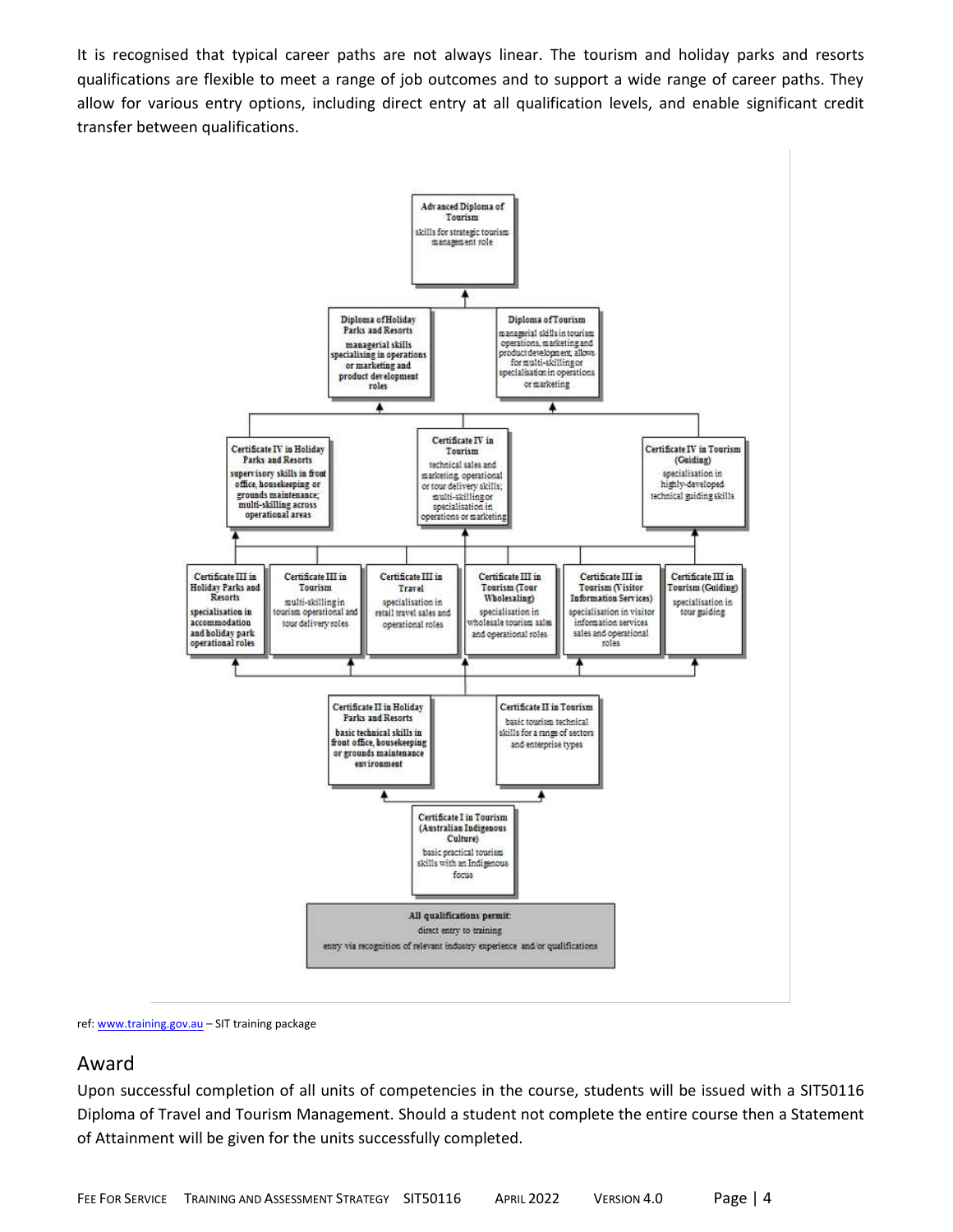# Entry Requirements

Entry to this qualification is open to individuals who are able to demonstrate tourism and travel industry knowledge, customer service and operational skills. There is no age limit, but applicants should have successfully completed year 10. Mature age and students with prior learning and experience should also apply.

# Access & Equity

Careers Training Centre (CTC) believes that everyone deserves to have the opportunity to successfully gain skills, knowledge and experience through vocational education and training. This policy has been developed to address the particular requirements of potential students, existing students, CTC staff and other clients.

Careers Training Centre is responsible for fulfilling its commitment to access and equity by ensuring continued participation of target groups in VET programs.

These target groups include:

- Women
- Aboriginal and Torres Strait Islander peoples
- People from non-English speaking backgrounds
- People with a disability
- Rural and regionally isolated communities
- People in transition and other special groups (i.e. people re-entering the workforce, sole parents, people with literacy issues and the long-term unemployed

Careers Training Centre follows the Disability Standards for Education 2017, The Anti-Discrimination Act 1991 and the Disability Discrimination Act (DDA) 2010. Courses are discussed individually with students in a preenrolment interview with clear expectations, course outline and requirements, and Workplace Health & Safety requirements given to the individual including:

- Clear course information highlighting core or inherent requirements for the student to make an informed decision
- Enrolment choice and processes discussed
- Once disability is disclosed a meeting is set to explore whether any adjustments could be made or an alternative to course/competencies are possible

These conversations are ongoing during a student's enrolment and all reasonable adjustment is considered. For further information, please refer to the Student Handbook.

# Language, Literacy and Numeracy Support

All students will be assessed on their Language, Literacy and Numeracy (LL&N) skills on enrollment. This assessment allows CTC to assess the student's competency with literacy and numeracy standards, to then design assessment tasks that support the student learning style, as well as offering ongoing mentoring and support services when required. If assistance is required in any of these areas, this will be discussed with you and oneon-one assistance will be arranged to suit your needs. For further information, please refer to the Student Handbook and support services available.

# Unique Student Identifier (USI)

As of the 1<sup>st</sup> January 2015, any student who is undertaking Nationally Accredited Training with a Registered Training Organisation (RTO) will need to have a Unique Student Identifier (USI).

At your induction, Careers Training Centre will give you the '**Australian Government – Department of Industries Skills Fact Sheet'.** This will explain what the USI is, how to obtain one and what it is used for. For further information, go to [www.usi.gov.au.](http://www.usi.gov.au/)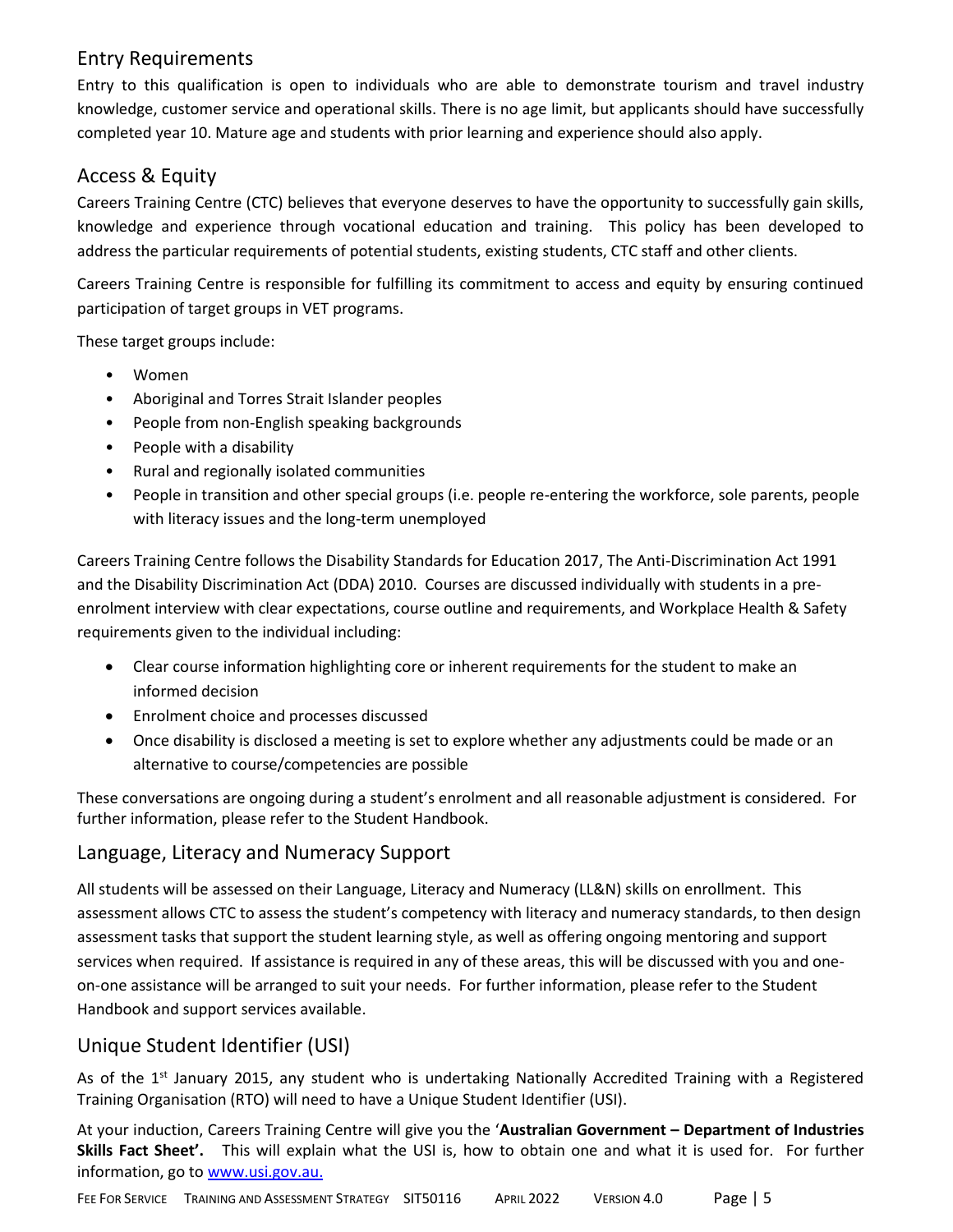# DELIVERY OF THE COURSE

The Diploma of Travel and Tourism Management is delivered by on-the-job training, off-the-job training, and by the 'self paced' method of learning which, allows you greater flexibility in choosing the times you study and the time it takes you to complete the course.

Students are able to request tutorials and one on one tutoring and /or mentoring by discussing their needs with a trainer or assessor. Times and location for accessing these services will be by mutual agreement and allows students to balance their personal commitments with their study and training needs.

Trainers will meet with trainees to negotiate choice of electives and delivery schedule to match units to workplace activities, contextualising the delivery to the learner / workplace.

Some units have pre-requisites that must be completed prior to the undertaking of another unit. The course outline indicates which units have pre requisites and the trainer and assessor will place these in the training sequence on the students training plan and record book

### Assessment Strategy

Assessment in this course will be competency based, in that the student will be required to demonstrate competency in a range of tasks. The assessment coding which will apply is either C or NYC, where C is Competent and NYC is Not Yet Competent. Assessment procedures are transparent and address the key assessment principles of being valid, reliable, flexible, fair and cost effective. Assessment strategies encompass a range of techniques, which include, but are not limited to the use of:

- ✓ Direct observation of performance
- $\checkmark$  Oral questioning
- ✓ Practical exercises ✓ Video evidence of practical skills
- ✓ Projects/assignments
- ✓ Work portfolios
- $\checkmark$  Verbal questioning
- $\checkmark$  Simulations of workplace activities
- $\checkmark$  Role plays and scenarios
- *Duration: The expected completion time is approx. 24 months with training 3 hours weekly. Tutorials are available to all students.*

*Volume of learning 1200 - 2400 hours over 1.5 -2 year*

# Services

As part of our ongoing commitment to provide advice and support services we provide to all our clients/students the following services upon request:

- $\checkmark$  welfare and guidance services
- $\checkmark$  appeals and complaints procedures
- $\checkmark$  disciplinary procedures
- $\checkmark$  staff responsibilities for access and equity
- $\checkmark$  Recognition Prior Learning (RPL) & Credit Transfer arrangements
- ✓ Mentoring
- ✓ Tutorials
- $\checkmark$  client selection, enrolment and induction/orientation procedures
- $\checkmark$  course information including content and vocational outcomes
- $\checkmark$  fees/charges, including refund policy and exemptions (where applicable)
- $\checkmark$  provision for language, literacy and numeracy assessment
- $\checkmark$  client support, including any external support the RTO has arranged for clients flexible learning and assessment procedures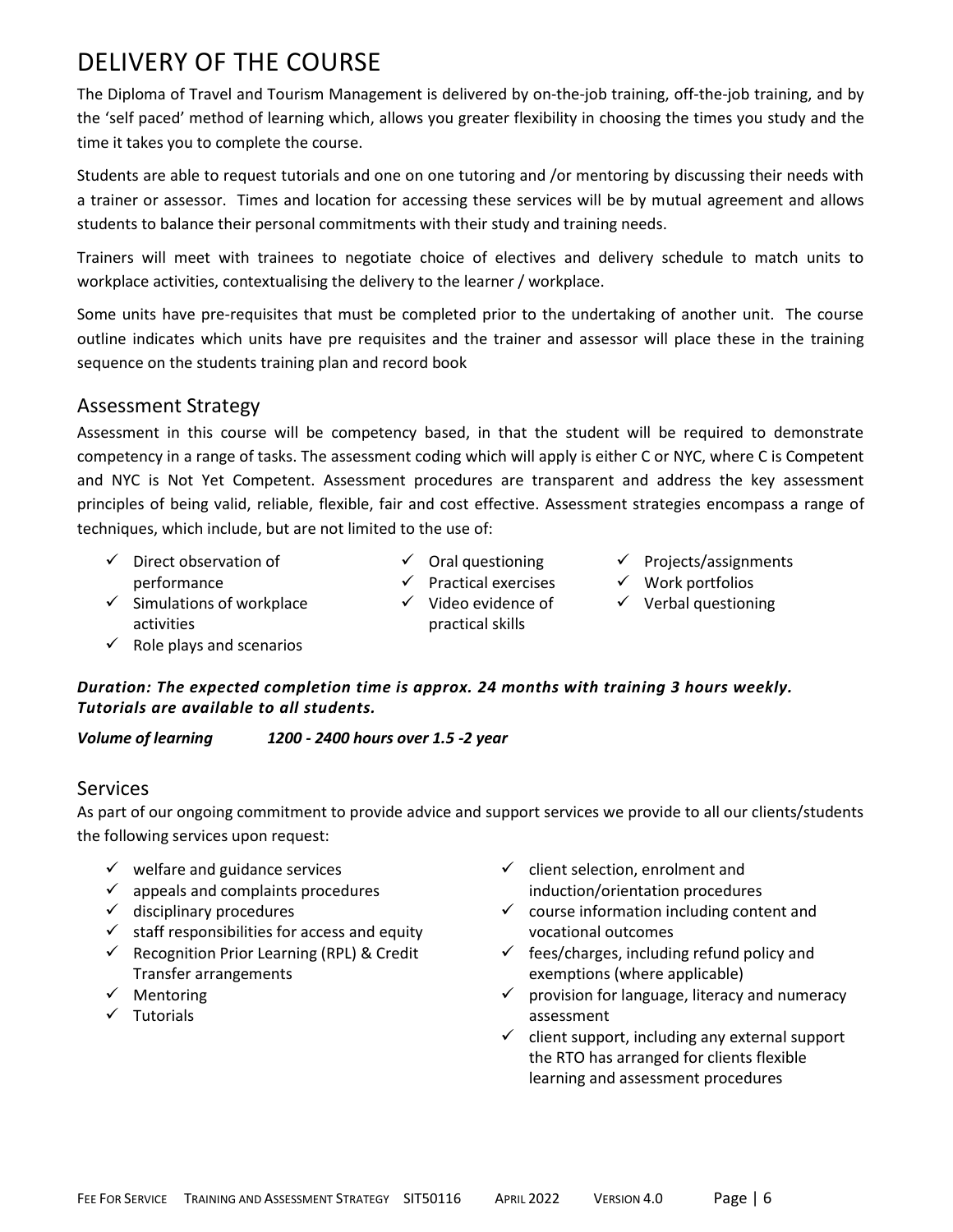# FOUNDATION SKILLS SUMMARY

The following table contains a summary of the foundation skills required by the tourism industry for this qualification. The foundation skills described here are broad industry requirements that may vary depending on qualification packaging options.

| <b>Writing</b>                            | Level 5                                                                                                                                                                                                                                                                       |
|-------------------------------------------|-------------------------------------------------------------------------------------------------------------------------------------------------------------------------------------------------------------------------------------------------------------------------------|
| Vocabulary                                | Understands and uses broad vocabulary, including idioms, colloquialisms and cultural references as appropriate                                                                                                                                                                |
|                                           | Understands and uses appropriate specialised vocabulary in a variety of situations, e.g. explanations, descriptions or                                                                                                                                                        |
|                                           | arguments                                                                                                                                                                                                                                                                     |
| Grammar                                   | Uses a variety of words and grammatical structures to achieve precise meaning                                                                                                                                                                                                 |
|                                           | Uses and interprets sophisticated stylistic devices such as nominalisation                                                                                                                                                                                                    |
|                                           | Uses grammatical structures accurately and effectively                                                                                                                                                                                                                        |
|                                           | Understands and uses linking devices effectively to demonstrate complex conceptual connections and/or causal                                                                                                                                                                  |
|                                           | relationships                                                                                                                                                                                                                                                                 |
| Punctuation                               | Uses all features of punctuation, font and layout effectively, e.g. semi-colons, brackets and italics                                                                                                                                                                         |
|                                           | Avoids over use and/or misuse of punctuation                                                                                                                                                                                                                                  |
| Spelling                                  | Spells with a high degree of accuracy using the patterns and rules that are characteristic of English spelling or by taking                                                                                                                                                   |
|                                           | measures to check accuracy and make corrections                                                                                                                                                                                                                               |
| Learning                                  |                                                                                                                                                                                                                                                                               |
| Locating, evaluating                      | Poses questions and develops hypotheses to focus the selection, organisation and prioritisation of information and ideas                                                                                                                                                      |
| and organising                            | Uses sophisticated web search queries (e.g. an, or, not), to efficiently identify relevant information sources on the internet                                                                                                                                                |
| information                               | Critically evaluates the logic and reliability of information from a wide variety of sources, taking a range of criteria into<br>account, e.g. the author's credibility, the validity of generalisations, potential bias, the nature of evidence or underlying<br>assumptions |
|                                           | Uses sophisticated methods for storing and accessing information, e.g. customised databases, reference management<br>software, project documentation or administration systems                                                                                                |
| <b>Reading</b>                            |                                                                                                                                                                                                                                                                               |
| Complexity                                | Understands highly complex, lexically dense texts, including those incorporating a high level of technical specificity                                                                                                                                                        |
|                                           | Selects, synthesises and critically evaluates evidence, arguments and ideas from complex primary and secondary sources<br>with highly embedded information                                                                                                                    |
| Prediction and prior                      | Draws on broad general knowledge to aid understanding of texts on a wide range of subjects and within specialised                                                                                                                                                             |
| knowledge                                 | disciplines                                                                                                                                                                                                                                                                   |
|                                           | Uses specialised background knowledge to support the interpretation of highly complex texts specific to a particular field<br>Builds breadth and depth of understanding by integrating prior knowledge with ideas and information from multiple texts                         |
| <b>Writing</b>                            |                                                                                                                                                                                                                                                                               |
| Range                                     | Demonstrates sophisticated control of a broad range of text types                                                                                                                                                                                                             |
| Structure and                             | Organises content in a manner that supports the purposes and format of the product, e.g. a report or web page                                                                                                                                                                 |
| cohesion                                  | Structures writing to move from introduction through several connected ideas/evidence/points of view to a<br>summary/recommendation appropriate to the context                                                                                                                |
|                                           | Uses clear, logical organisational structures in writing                                                                                                                                                                                                                      |
|                                           | Uses and experiments with a broad range of structures and features                                                                                                                                                                                                            |
|                                           | Understands and adheres to organisational conventions, e.g. footnotes and references                                                                                                                                                                                          |
|                                           | Uses formatting appropriate to the text, e.g. heading weights and styles                                                                                                                                                                                                      |
| Oral                                      |                                                                                                                                                                                                                                                                               |
| communication                             |                                                                                                                                                                                                                                                                               |
| <b>Speaking</b>                           |                                                                                                                                                                                                                                                                               |
| Range and context                         | Demonstrates sophisticated control of a range of oral genres                                                                                                                                                                                                                  |
| Audience and<br>purpose                   | Uses spoken language to make hypotheses, to plan and to influence others                                                                                                                                                                                                      |
| Cohesion and<br>structure                 | Negotiates complex problematic spoken exchanges by establishing a supportive environment or bringing together different<br>ints of view                                                                                                                                       |
|                                           | - Revises own speaking to enhance meaning and effectiveness                                                                                                                                                                                                                   |
| Pronunciation and                         | Adjusts stress and intonation in order to convey mood and meaning                                                                                                                                                                                                             |
| fluency                                   | Demonstrates fluency in a range of contexts                                                                                                                                                                                                                                   |
| Non-verbal                                | Reflects on and revises use of non-verbal communication to enhance performance                                                                                                                                                                                                |
| communication                             |                                                                                                                                                                                                                                                                               |
| Oral<br>communication<br><b>Listening</b> |                                                                                                                                                                                                                                                                               |
| Range and context                         | Demonstrates command of language structures, registers, vocabulary and idiom required to participate in complex<br>problematic oral exchanges as well as extended conversational exchanges                                                                                    |
| Structure and                             | Follows oral texts which include structurally complex sentences                                                                                                                                                                                                               |
| grammar                                   | Understands oral texts which use sophisticated stylistic devices such as nominalisation                                                                                                                                                                                       |
| Comprehension                             | Draws on a repertoire of active listening strategies to maintain understanding throughout oral texts                                                                                                                                                                          |
|                                           | Listens in order to make notes of key points from spoken texts across a range of contexts                                                                                                                                                                                     |
|                                           |                                                                                                                                                                                                                                                                               |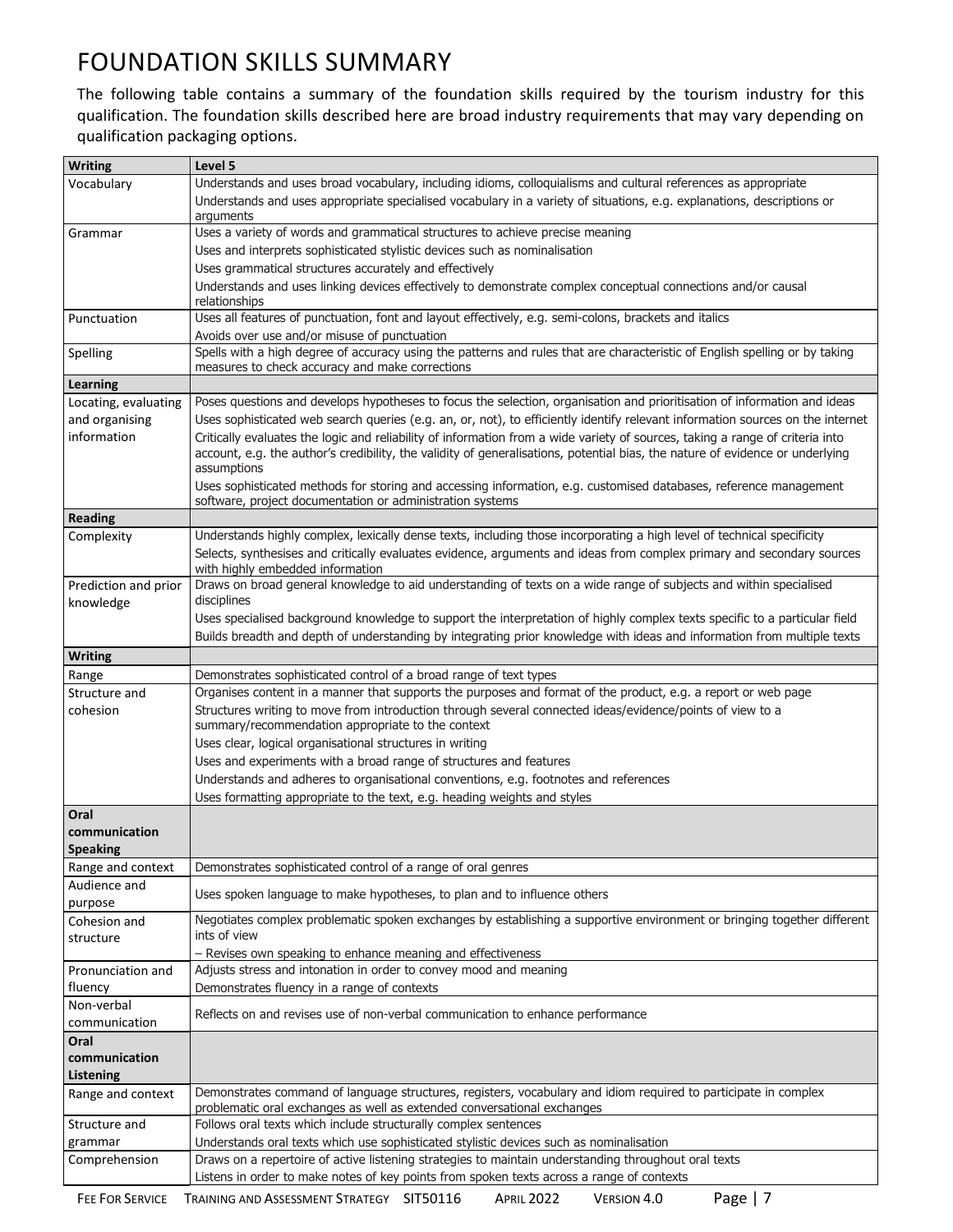| Non-verbal    | Interprets subtle shifts in dialogue indicated by gestures and/or other non-verbal features |
|---------------|---------------------------------------------------------------------------------------------|
| communication | Picks up on possible subtexts indicated by gestures and/or other non-verbal features        |

# EMPLOYABILITY SKILLS SUMMARY

The following table contains a summary of the employability skills required by the Tourism industry for this qualification. The employability skills facets described here are broad industry requirements that may vary depending on qualification packaging options.

| <b>Employability skill</b>     | Industry/enterprise requirements for this qualification include:                                                                                                                                                                                                                                                                                                                                                                                                                                         |  |  |  |
|--------------------------------|----------------------------------------------------------------------------------------------------------------------------------------------------------------------------------------------------------------------------------------------------------------------------------------------------------------------------------------------------------------------------------------------------------------------------------------------------------------------------------------------------------|--|--|--|
| Communication                  | Consulting with team members and customers to elicit feedback and ideas on operational and<br>service issues; explaining the organisation's plans, policies and procedures to team members;<br>communicating work team goals; consulting with team members about workplace practices;<br>discussing supply options and negotiating purchases with suppliers; writing clear and concise<br>operational procedures and reports.                                                                            |  |  |  |
| Initiative and enterprise      | Generating ideas to improve products, services, operational practices and efficiency; assessing<br>options and suggesting a range of new products and services; monitoring and evaluating<br>financial performance of the department or business and developing ideas for improvement;<br>engaging team members in discussions and encouraging innovative ideas.                                                                                                                                         |  |  |  |
| Learning                       | Developing and maintaining knowledge required to make a range of operational decisions for<br>the department or business; proactively maintaining and updating knowledge of travel and<br>tourism industry practices, trends products, services and suppliers; taking responsibility for own<br>professional development; implementing training practices for the department or business;<br>supporting team members to learn.                                                                           |  |  |  |
| <b>Planning and organising</b> | Planning and organising the operational activities of the travel or tourism department or<br>business; determining deadlines and resource requirements for effective delivery of travel or<br>tourism products and services; implementing and monitoring plans, policies, procedures and<br>business practices; actively participating in continuous improvement processes for operational<br>and service efficiency.                                                                                    |  |  |  |
| Problem-solving                | Responding effectively to routine sales, operational and service issues requiring immediate<br>resolution; considering systematic sales, operational or service failures and developing solutions;<br>taking ultimate responsibility for resolving escalated customer service complaints and conflicts;<br>evaluating staff feedback on sales, operational or service problems and implementing<br>suggestions for improvement; monitoring and evaluating the effectiveness of solutions.                |  |  |  |
| Self-management                | Knowing the primary components of laws that specifically relate to the travel or tourism industry<br>and implementing operational compliance practices; operating independently, reviewing own<br>work performance and proactively seeking feedback and advice on management skills; taking<br>responsibility for the operational management of the travel or tourism business across a range<br>of activities including finances, human resources, customer service and workplace health and<br>safety. |  |  |  |
| <b>Teamwork</b>                | Using the social and cultural diversity of team members to advantage service delivery to diverse<br>customers; planning work operations to take account of team member strengths; implementing<br>work team goals and teamwork practices; providing training, coaching and advice for effective<br>teamwork; seeking feedback from team members on operational practices, policies, procedures<br>and service efficiency; motivating and leading supervisor teams.                                       |  |  |  |
| <b>Technology</b>              | Selecting and using technologies used in the travel or tourism industry to support operational<br>management functions; understanding, assessing and providing feedback on the operating<br>capacity of technologies required to manage the sales, operational and service activities of the<br>travel or tourism business; implementing skill development activities required for new business<br>technologies.                                                                                         |  |  |  |

Due to the high proportion of electives required by this qualification, the industry/enterprise requirements described above for each employability skill are representative of the hospitality industry in general and may not reflect specific job roles. Learning and assessment strategies for this qualification should be based on the requirements of the units of competency for this qualification.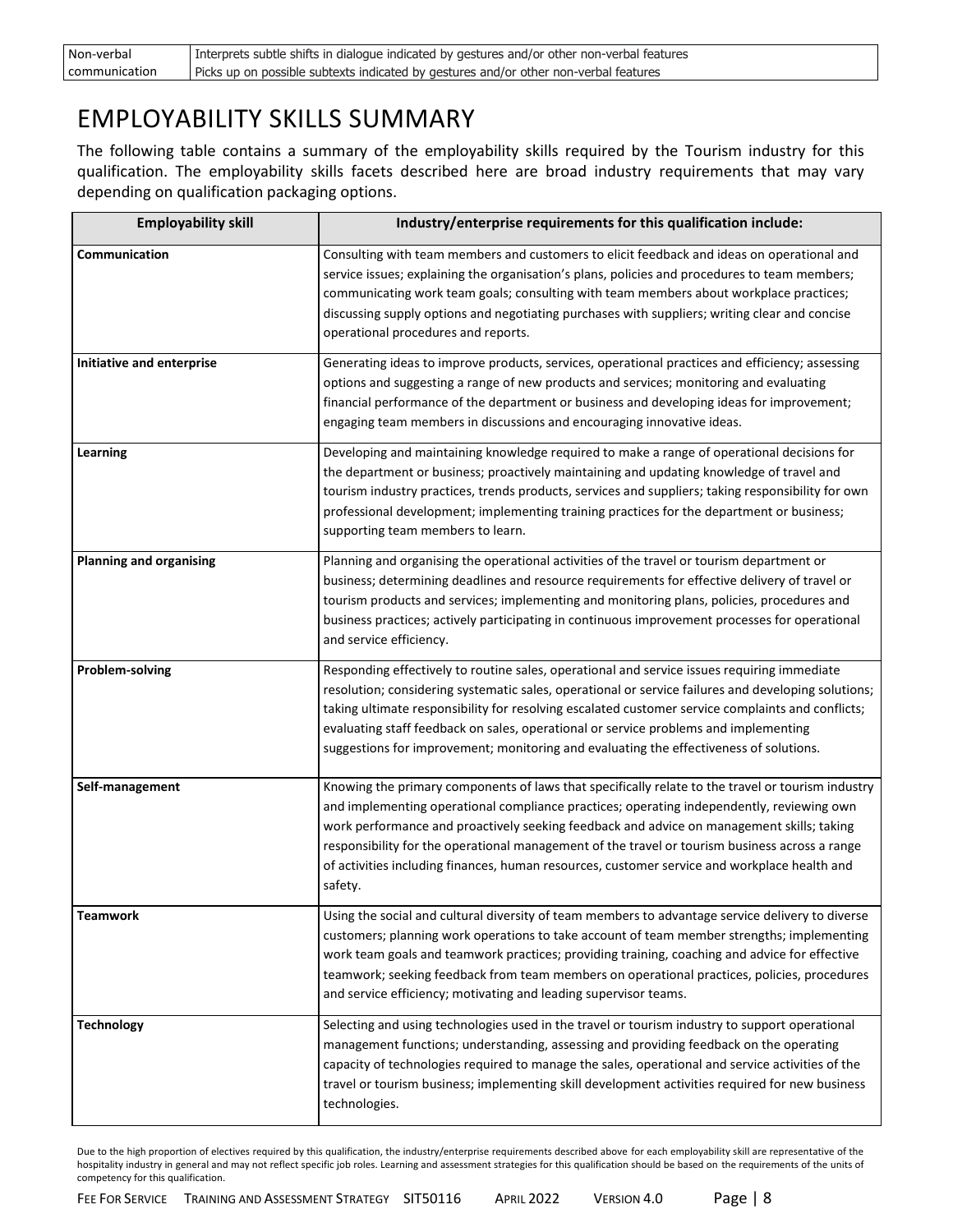### .**QUALIFICATION RULES**

#### **To achieve a Diploma of Travel and Tourism Management, 23 units must be completed:**

- 12 core units
- 11 elective units, consisting of:
	- 6 units from Group A

5 units from Group A, Group B, elsewhere in SIT12 Training Package, or any other current Training Package or accredited course.

In all cases selection of electives must be guided by the job outcome sought, local industry requirements and the characteristics of this qualification.

|                  | <b>CORE UNITS:</b>                                                                        |                       |                      |  |  |
|------------------|-------------------------------------------------------------------------------------------|-----------------------|----------------------|--|--|
| <b>UNIT CODE</b> | <b>UNIT NAME</b>                                                                          | <b>PRE REQUISITES</b> | <b>NOMINAL HOURS</b> |  |  |
| BSBDIV501        | Manage diversity in the workplace<br>Source and use information on the tourism and travel | Nil                   | 60                   |  |  |
| SITTIND001       | industry                                                                                  | Nil                   | 25                   |  |  |
| SITXCCS007       | Enhance customer service experiences                                                      | Nil                   | 40                   |  |  |
| SITXCCS008       | Develop and manage quality customer service practices                                     | Nil                   | 30                   |  |  |
| SITXCOM005       | Manage conflict                                                                           | Nil                   | 15                   |  |  |
| SITXFIN002       | Interpret financial information                                                           | Nil                   | 60                   |  |  |
| SITXFIN003       | Manage finances within a budget                                                           | Nil                   | 30                   |  |  |
| SITXFIN004       | Prepare and monitor budgets                                                               | Nil                   | 35                   |  |  |
| SITXHRM003       | Lead and manage people                                                                    | Nil                   | 60                   |  |  |
| SITXMGT001       | Monitor work operations                                                                   | Nil                   | 30                   |  |  |
| SITXMGT002       | Establish and conduct business relationships                                              | Nil                   | 40                   |  |  |
| SITXWHS003       | Implement and monitor work health and safety practices                                    | Nil                   | 30                   |  |  |
|                  | <b>GROUP A:</b>                                                                           |                       |                      |  |  |
| <b>UNIT CODE</b> | <b>UNIT NAME</b>                                                                          | <b>PRE REQUISITES</b> | <b>NOMINAL HOURS</b> |  |  |
| SITTTSL002       | Access and interpret product information                                                  | Nil                   | 60                   |  |  |
| SITTTSL005       | Sell tourism products and services                                                        | Nil                   | 45                   |  |  |
| SITTTSL006       | Prepare quotations                                                                        | Nil                   | 30                   |  |  |
| SITTTSL007       | Process reservations                                                                      | Nil                   | 30                   |  |  |
| SITTTSL010       | Use a computerised reservations or operations system                                      | Nil                   |                      |  |  |
| SITXCCS002       | Provide visitor information                                                               | Nil                   | 35                   |  |  |
| SITTGDE004       | Lead tour groups                                                                          | Nil                   | 30                   |  |  |
| SITTGDE005       | Prepare and present tour commentaries or activities                                       | Nil                   | 70                   |  |  |
| SITTGDE006       | Develop and maintain the general and regional knowledge<br>required by guides             | Nil                   | 80                   |  |  |
|                  | <b>GROUP B:</b>                                                                           |                       |                      |  |  |
| <b>UNIT CODE</b> | <b>UNIT NAME</b>                                                                          | <b>PRE REQUISITES</b> | <b>NOMINAL HOURS</b> |  |  |
| BSBWRT411        | Write complex documents                                                                   | Nil                   | 50                   |  |  |
| HLTAID011        | Provide first aid                                                                         | Nil                   | 18                   |  |  |
| SITXFSA001       | Use hygienic practices for food safety                                                    | Nil                   | 25                   |  |  |
| SITXGLC001       | Research and comply with regulatory requirements                                          | Nil                   | 80                   |  |  |
| SITXHRM002       | Roster staff                                                                              | Nil                   | 30                   |  |  |
| SITXHRM004       | Recruit, select and induct staff                                                          | Nil                   | 60                   |  |  |
| SITXHRM006       | Monitor staff performance                                                                 | Nil                   | 35                   |  |  |
| SITXWHS002       | Identify hazards, assess and control safety risks                                         | Nil                   | 30                   |  |  |
|                  |                                                                                           |                       |                      |  |  |

**\*All pre-requisites for accredited units must be trained and assessed prior to the start of training for the required unit. Students must gain competency in the pre-requisite unit prior to the start of training for the unit with the pre-requisite.**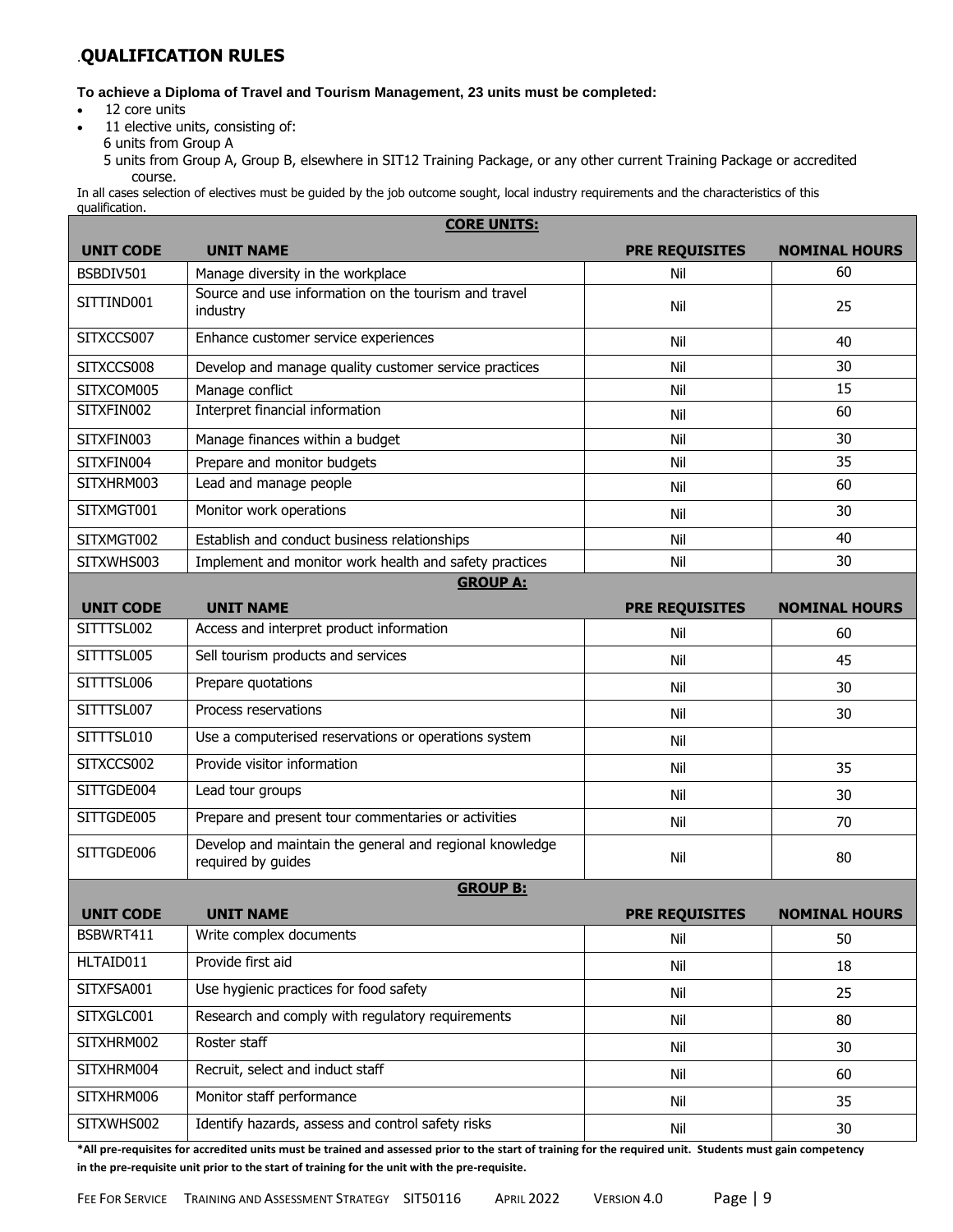This qualification can be applied to students who are unable to assess a workplace. The training and assessment environment where access to normal tourism operations is not available, the delivery and assessment will be in a simulated work or industry environment. The units are suitable for the assessor to contextualise to local industry activities.

# TRAINING AND ASSESSMENT ARRANGEMENTS

### *Duration: The expected completion time is approx. 24 months with training 3 hours weekly. Tutorials are available to all students.*

### *Volume of learning 1200 - 2400 hours over 1.5 -2 year*

The program will be delivered through class-based tasks, on the job projects, research assignments that will build technical and legislative knowledge that will be balanced with the practical aspects of the of your industry environment.

Some assessments may be assessed in the work environment, on excursions, in role plays and/or scenarios or any combination of these. To ensure consistency in a student's performance, competency will be demonstrated, to industry defined standards, on more than one occasion over a period of time in order to cover a variety of circumstances and where possible, over a number of assessment activities

The training and assessment environment will access specific resources and operations in your workplace as part of the assessment process. This will be discussed with you and your employer prior to assessment and is detailed in the individual units of your course. The units are suitable for the assessor to contextualise to local industry activities so that work place activities and responsibilities link to units of study.

Some units have Pre Requisites that must be completed prior to the undertaking of another unit. The course outline indicates which units have pre requisites and the trainer and assessor will place these in the training sequence on the students training plan and record book. All pre-requisites for accredited units must be trained and assessed prior to the start of training for the required unit. Students must gain competency in the prerequisite unit prior to the start of training for the unit with the pre-requisite.

Careers Training Centre has established agreements with local industry to host training and assessments for students so that they gain the required skill and knowledge with the required resources, in a practical manner and meet the requirements under the training and assessment Vocational Education and Training packing rules.

### *Businesses who have agreed to allow the businesses to be used for training and assessment are;*

- Rainforestation Nature Park, Kuranda
- The Wildlife Habitat, Port Douglas
- Cairns Zoom and Wildlife Dome, Cairns
- Tropic Wings Tours, Cairns
- Australian Butterfly Sanctuary, Kuranda

Assessments will be conducted by Careers Training Centre at the workplace of the student or may be assessed in a simulated work environment, on excursions, in role plays and/or scenarios or any combination of these.

To ensure consistency in a student's performance, competency will be demonstrated, to industry defined standards, on more than one occasion over a period of time in order to cover a variety of circumstances and where possible, over a number of assessment activities

A range of teaching and learning strategies will be used to deliver the competencies. These include:

- Practical tasks
- Group work
- Activities in simulated work environments

FEE FOR SERVICE TRAINING AND ASSESSMENT STRATEGY SIT50116 APRIL 2022 VERSION 4.0 Page | 10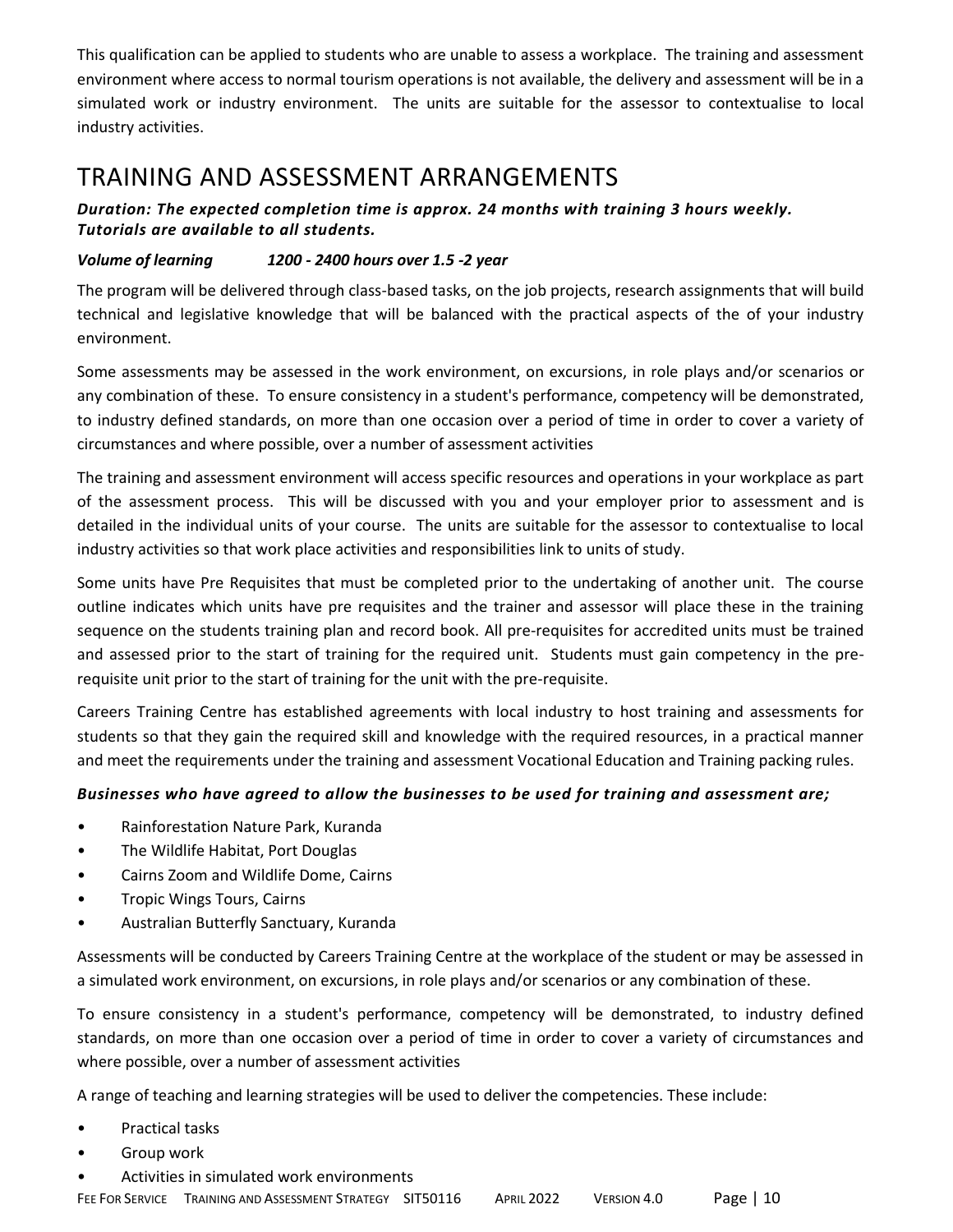- Work experience in local tourism industry environments. The object of the work placement is to give the student practical training and experience
- Trainers will work with the student's host employer to ensure that training and the duties undertaken in the workplace support the learning process if applicable.
- Tutorials are available for student
- Careers Training Centre utilizes the services of an Indigenous Mentor to work with any student who requires the assistance of a mentor.

Careers Training Centre will ensure learners have every reasonable opportunity to complete their training program.

### Course structure

Careers Training Centre will integrate the activities, bringing together a number of units that reflect real industry outcomes and processes and will provide regular and ongoing feedback to the student on their progress.

Set out below are a series of defined activities that students will achieve in a simulated work environment, providing the framework for industry-relevant learning. This course will be delivered through integration with other units of competency, rather than as a stand-alone learning program. **Some units have pre-requisites that must be trained and assessed prior to the start of training for another required unit. Students must gain competency in the pre-requisite unit prior to the start of training for the unit with the pre-requisite. These units are marked with \* to indicate one or more pre-requisites apply.**

| <b>Time Required</b> | <b>Topic Theme / Guidelines</b>                                                                                                                                                                                           |                                                                                               | <b>Unit of Competency</b>                                          |
|----------------------|---------------------------------------------------------------------------------------------------------------------------------------------------------------------------------------------------------------------------|-----------------------------------------------------------------------------------------------|--------------------------------------------------------------------|
| 24 weeks             | <b>Theme: Local area Tourism</b><br>Focus:<br>The tourism and hospitality experience<br>Sources of information about Tourism and tourism products<br>٠<br>Careers in Tourism and Hospitality<br>$\bullet$                 | BSBDIV501<br>SITTIND001<br>SITXCOM005<br>SITXHRM003<br>SITXMGT001<br>SITXMGT002<br>SITXWHS003 |                                                                    |
|                      | Roles and functions<br>Cultural understanding and expectations                                                                                                                                                            | SITXWHS002                                                                                    |                                                                    |
| 12 weeks             | <b>Theme:</b> The Service Experience<br>Focus:<br>Standards of the industry<br>Communication<br>Service Cycle<br>$\bullet$<br><b>Quality Customer Service</b><br>Legal requirements                                       | SITTTSL005<br>SITXCCS002<br>SITXCCS007<br>SITXCCS008                                          |                                                                    |
| 31 weeks             | <b>Theme: Product Knowledge</b><br>Focus:<br><b>Technical knowledge</b><br><b>Operational Knowledge</b><br>Changes and Trends in the Industry<br>Presentation                                                             | SITTTSL002<br>SITTGDE004<br>SITTGDE005<br>SITTGDE006                                          | SITTTSL006<br>SITTTSL007<br>SITTTSL010                             |
| 35 weeks             | Theme: Operating a Tourism and / or Hospitality business<br>Focus:<br>Benefits and costs<br>Legislative requirements<br>Working as a Team<br>٠<br>Promotion and up-selling<br><b>Complaints and Conflict</b><br>Marketing | BSBWRT411<br>HLTAID011<br>SITXFSA001<br>SITXGLC001<br>SITXHRM002                              | SITXHRM004<br>SITXHRM006<br>SITXFIN002<br>SITXFIN003<br>SITXFIN004 |

### Student Progress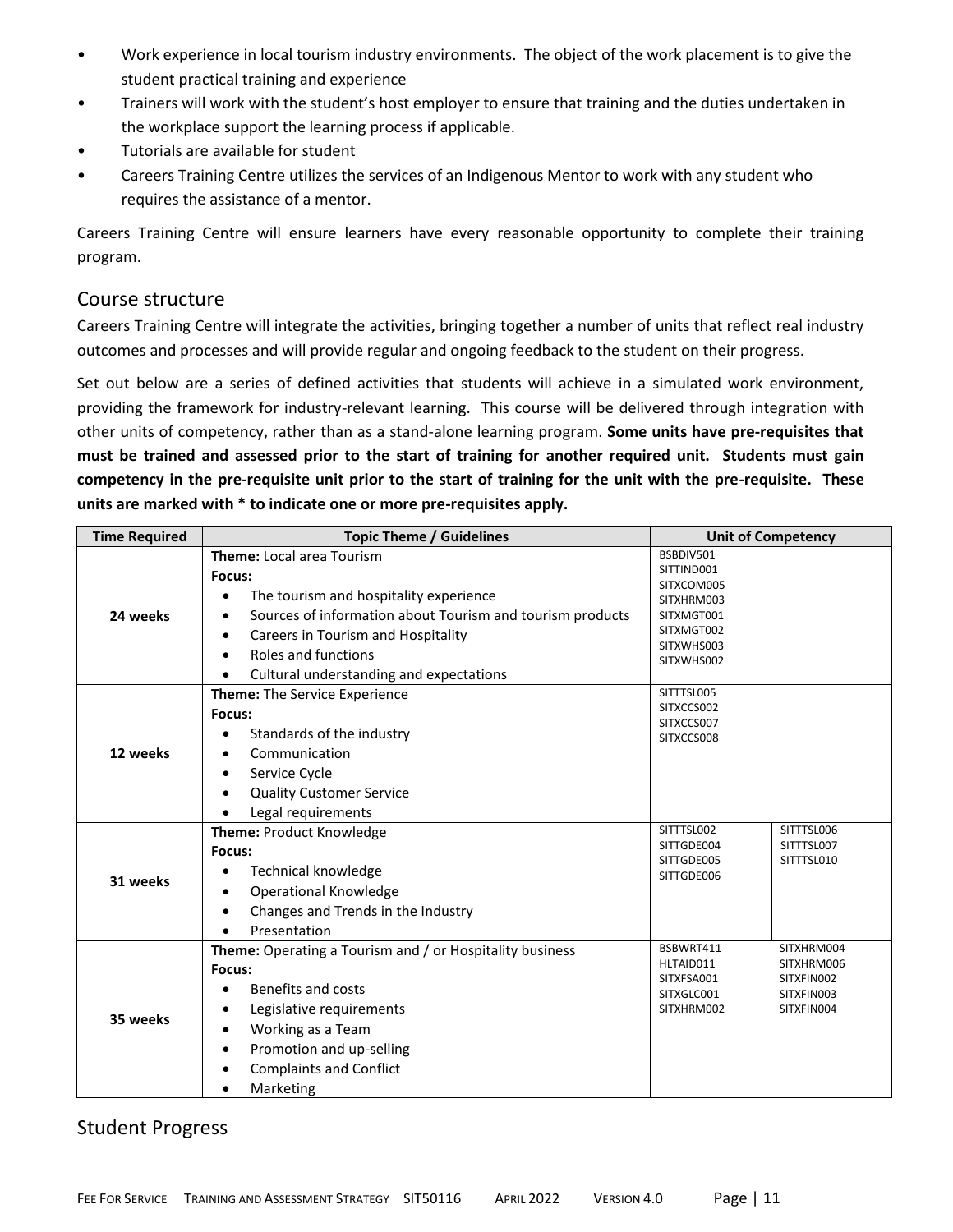Trainers and assessors provide student progress information to the administration coordinator and government regulators as required, and monthly / quarterly / yearly verify that accurate and up-to-date information is recorded.

- Data is provided for input only after training has begun.
- A start date and anticipated end date is provided for each unit of competency.
- A list of units of competency in which the student is enrolled is also provided.
- Before each data submission information is reviewed and updated as required.
- Data is provided to the administration coordinator on hard copy each time competencies are achieved by students and when students have achieved the qualification.
- After data entry a printout from the management system is provided to the trainer/assessor for checking, and returned with any corrections to the administration coordinator. This printout is signed and dated by the trainers and assessor as accurate.
- After adjustments or corrections, the administration coordinator operator provides an updated printout for the trainer/assessor.
- On completion of the course, unit outcomes are checked by the assessor to confirm outcomes and whether a certificate or a statement of attainment will be issued.
- The administration coordinator will check to indicate partial completion or successful completion of the qualification.
- The administration coordinator will provide the assessor with a final printout of results.

### Student Records

Students are able to access their student records at any time by contacting their trainer / assessor or by contacting Careers Training Centre on E[:training@careerstrainingcentre.com](mailto:training@careerstrainingcentre.com) or T:(07) 40419 454. Careers Training Centre will be able to supply details of completed accredited units, statements of attainments, copies of training plans and record books and feedback on student progress.

All current students will be updated every three months with a copy of their progress, but are welcome to request information at any time. Statements of Attainment will be issued at no cost on request by students who are *currently enrolled* with Career Training Centre.

The Australian Skills Quality Authority (ASQA) is the national regulator for Australia's vocational education and training sector. If the provider that originally issued your qualification or statement of attainment has closed, ASQA may hold the student records.

#### **Additional Fees**

Students who have completed their study/ training with Careers Training Centre (CTC) will be charged \$35 for the reissue of a Certificate or Statement of Attainment. Students will need to complete an application form to request a copy of their Student Record by Email: [training@careerstrainingcentre.com](mailto:training@careerstrainingcentre.com) or down loading the forms from Website: [www.careerstrainingcentre.com](http://www.careerstrainingcentre.com/) or contacting Tel: (07) 4041 9454 Fax: (07) 4041 9499

### Training and assessment techniques or tools used to gather evidence assessment.

Throughout training students will develop new skills and knowledge and combined with any workplace placement undertaken, students over time will gain recognition of the skills they demonstrate consistently.

**All pre-requisites for accredited units must be trained and assessed prior to the start of training for the required unit. Students must gain competency in the pre-requisite unit prior to the start of training for the unit with the pre-requisite.**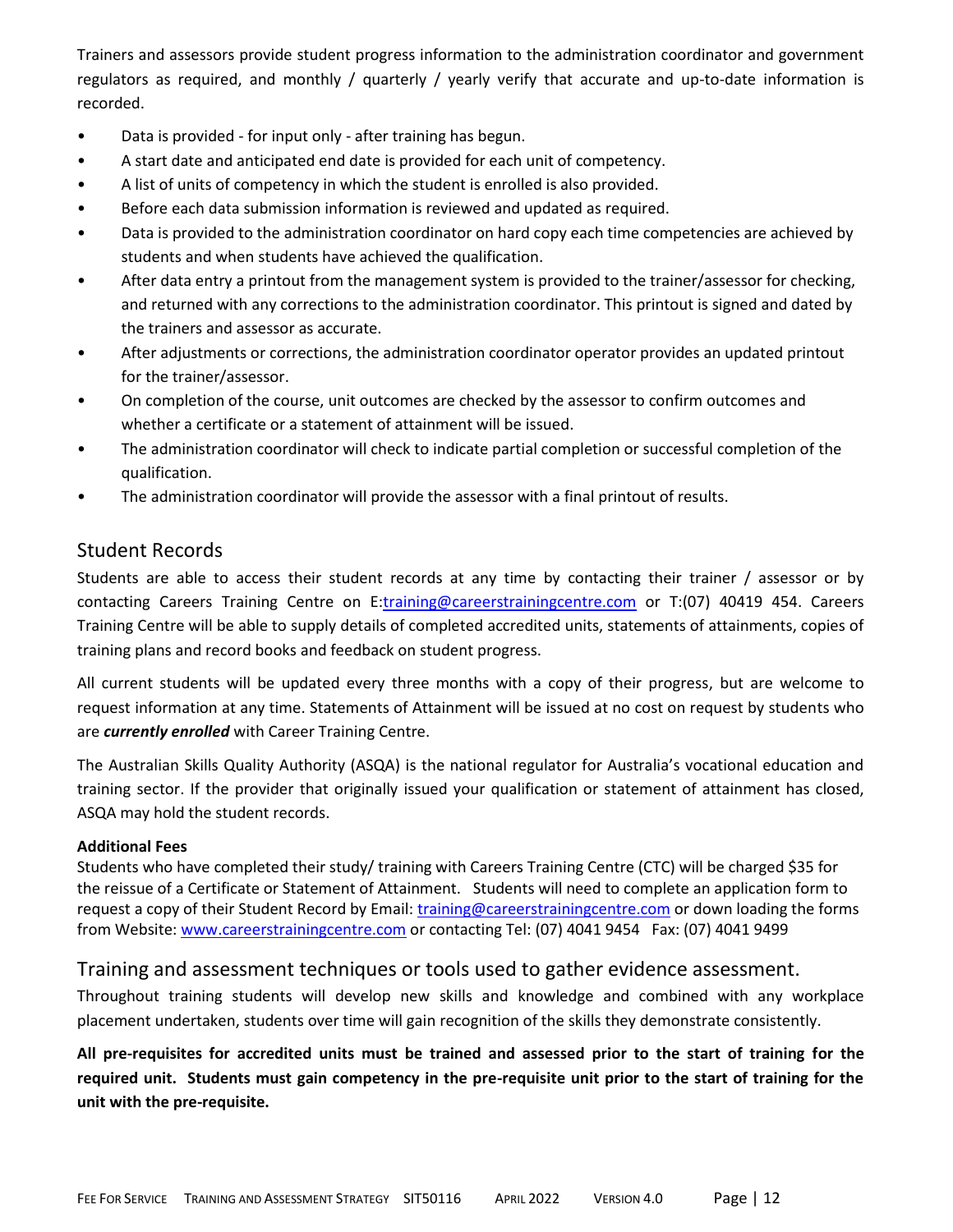Assessors have flexibility (according to the requirements of the Training Package and units of competency) in selecting which techniques or tools they will use to gather sufficient evidence, in a range of contexts, to make a decision (including RPL).

### *Note: this is a guide only and further detail can be found in the Staff Assessment Guidelines:*

An assessment tool includes the following components:

- The context and conditions for the assessment.
- The tasks to be administered to the candidate,
- An outline of the evidence to be gathered from the candidate
- The evidence criteria used to judge the quality of performance (i.e. the assessment decision-making rules).
- The administration, recording and reporting requirements.

The following matrix gives a general overview of some of the techniques or tools that will be used to gather evidence towards competency to enable judgments to be made about students' competency in each unit.

Key to techniques or

- 1. Demonstration / Stimulation / Observation
- 2. Project / Research
- 3. Case Studies
- 4. Written Questions & Answer
- 5. Third Party

| <b>Unit of</b> |                                                               |              |                           |   | Check (x) technique       |              |  |  |
|----------------|---------------------------------------------------------------|--------------|---------------------------|---|---------------------------|--------------|--|--|
| competency     | <b>Unit Name</b>                                              |              | that applies              |   |                           |              |  |  |
|                |                                                               | 1            | $\overline{2}$            | 3 | $\overline{\mathbf{4}}$   | 5            |  |  |
| BSBDIV501      | Manage diversity in the workplace                             | x            | X                         |   | X                         | X            |  |  |
| SITTIND001     | Source and use information on the tourism and travel industry | X            |                           |   | X                         | X            |  |  |
| SITXCCS007     | Enhance customer service experiences                          | X            | X                         |   | X                         | X            |  |  |
| SITXCCS008     | Develop and Manage quality customer service practices         | X            | X                         |   | X                         | X            |  |  |
| SITXCOM005     | Manage conflict                                               | $\mathsf{x}$ | X                         |   | $\boldsymbol{\mathsf{X}}$ | $\mathsf{X}$ |  |  |
| SITXFIN002     | Interpret financial information                               | X            | X                         |   | X                         | X            |  |  |
| SITXFIN003     | Manage finances within a budget                               | X            | Χ                         |   | X                         | X            |  |  |
| SITXFIN004     | Prepare and monitor budgets                                   | X            | X                         |   | X                         | X            |  |  |
| SITXHRM003     | Lead and manage people                                        | X            | X                         |   | X                         | X            |  |  |
| SITXMGT001     | Monitor work operations                                       | X            | X                         |   | X                         | X            |  |  |
| SITXMGT002     | Establish and conduct business relationships                  | X            | X                         |   | X                         | X            |  |  |
| SITXWHS003     | Implement and monitor work health and safety practices        | X            |                           |   | X                         | X            |  |  |
| SITTTSL002     | Access and interpret product information                      | X            | X                         |   | Χ                         | X            |  |  |
| SITTTSL005     | Sell tourism products and services                            | $\mathsf{X}$ | $\times$                  |   | X                         | X            |  |  |
| SITTTSL006     | Prepare quotations                                            | X            | X                         |   | X                         | X            |  |  |
| SITTTSL007     | Process reservations                                          | X            |                           | X | Χ                         | X            |  |  |
| SITTTSL010     | Use a computerised reservations or operations system          | $\mathsf{X}$ | $\boldsymbol{\mathsf{X}}$ |   | X                         | Χ            |  |  |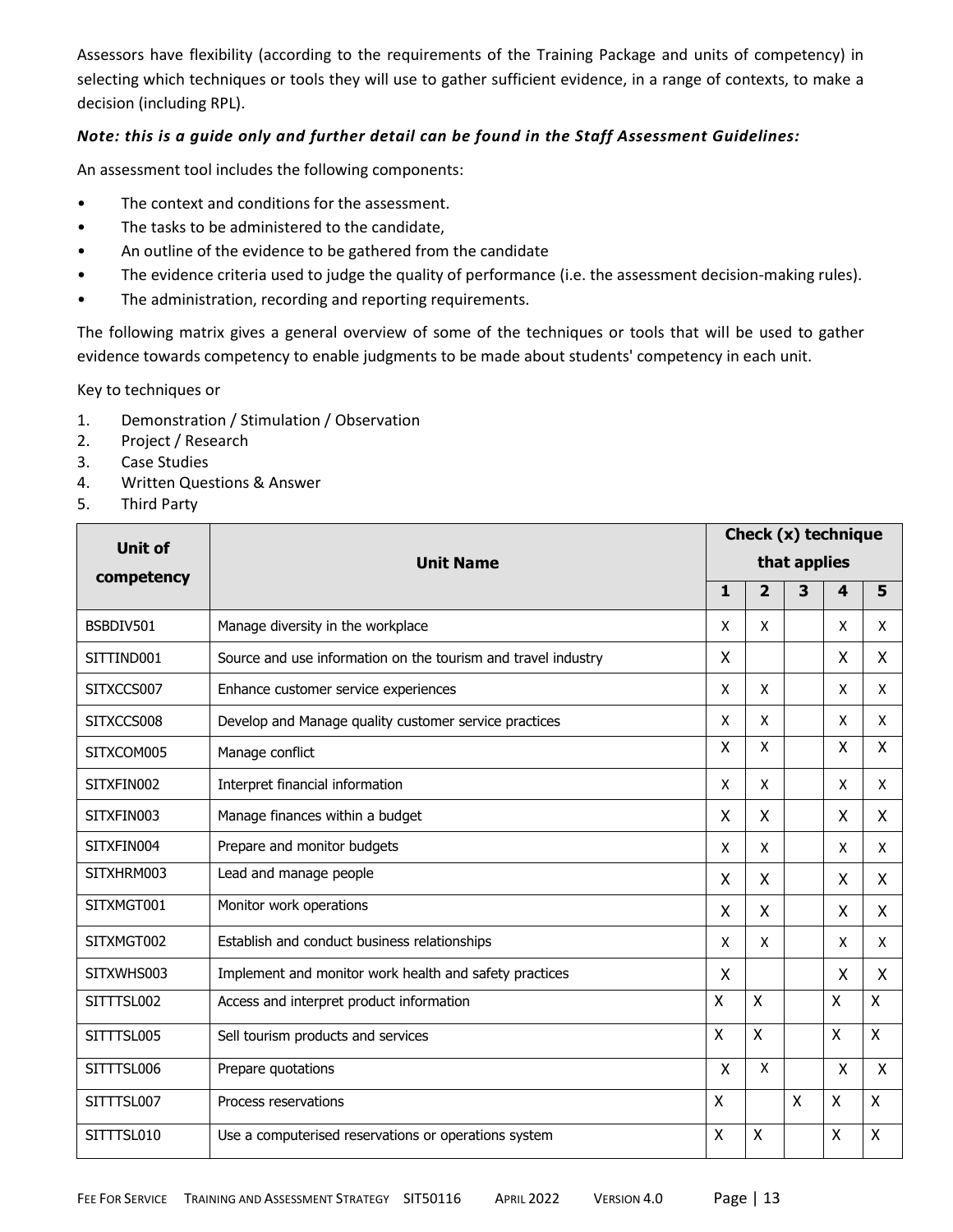| SITXCCS002 | Provide visitor information                                                   | X                                             | X                         |   | X | X |
|------------|-------------------------------------------------------------------------------|-----------------------------------------------|---------------------------|---|---|---|
| SITTGDE004 | Lead tour groups                                                              | X                                             |                           |   | X | X |
| SITTGDE005 | Prepare and present tour commentaries or activities                           | X                                             | $\boldsymbol{\mathsf{X}}$ |   | X | X |
| SITTGDE006 | Develop and maintain the general and regional knowledge required by<br>guides | $\boldsymbol{\mathsf{X}}$                     | $\boldsymbol{\mathsf{x}}$ |   | X | X |
| BSBWRT411  | Write complex documents                                                       | x                                             | x                         |   | x | x |
| HLTAID011  | Provide first aid                                                             | Delivery by contacted Qualified<br><b>RTO</b> |                           |   |   |   |
| SITXFSA001 | Use hygienic practices for food safety                                        | X                                             |                           | X | X | X |
| SITXGLC001 | Research and comply with regulatory requirements                              | x                                             | X                         | X | x | X |
| SITXHRM002 | Roster staff                                                                  | X                                             | X                         |   | x | X |
| SITXHRM004 | Recruit, select and induct staff                                              | x                                             | x                         |   | x | x |
| SITXHRM006 | Monitor staff performance                                                     | X                                             | x                         |   | x | x |
| SITXWHS002 | Identify hazards, assess and control safety risks                             | X                                             | Χ                         |   | χ | x |

# Credit Transfer (CT)

Credit Transfer is supplying the documentation to support the skill and knowledge you have previously gained in transfer of supported documentation. This means that you don't have to complete a competency again if you have already completed it previously.

Trainers will need to review if your accredited qualification or recognised units are still within a current training package or are equivalent to the current training package or units. Discuss your previous educational qualifications with your trainer to see if this is a possibility for you.

If you have completed an accredited qualification or recognised units of study with a Registered Training Organisation, you may be eligible for a credit transfer.

Note: this is a guide only. Further detail can be found in the Student Information Handbook.

# Recognition of Prior Learning (RPL)

The objective of the Recognition of Prior Learning (RPL) for the Vocational Education and Training system, is to ensure that an individual's prior learning achieved through formal and informal training, work experience or other life experiences is appropriately recognised.

RPL assessment collects evidence of learning that has occurred outside the formal education and training system. The RPL process is a more personal process involving the assessor collecting evidence and aligning the evidence to the requirements of the accredited course or training package qualification. Students may request an RPL Application Form for more than one unit.

Note: this is a guide only. Further detail can be found in the Student Information Handbook.

### *What RPL is Not!*

Using the RPL process is not an easy way to get a qualification. It is not a matter of time served or amounts of experience but the specific and relevant learning which is assessed according to the prescribed Competency Standards. Applicants need to be committed to supporting their case by locating and providing suitable evidence and documentation as required by the Careers Training Centre.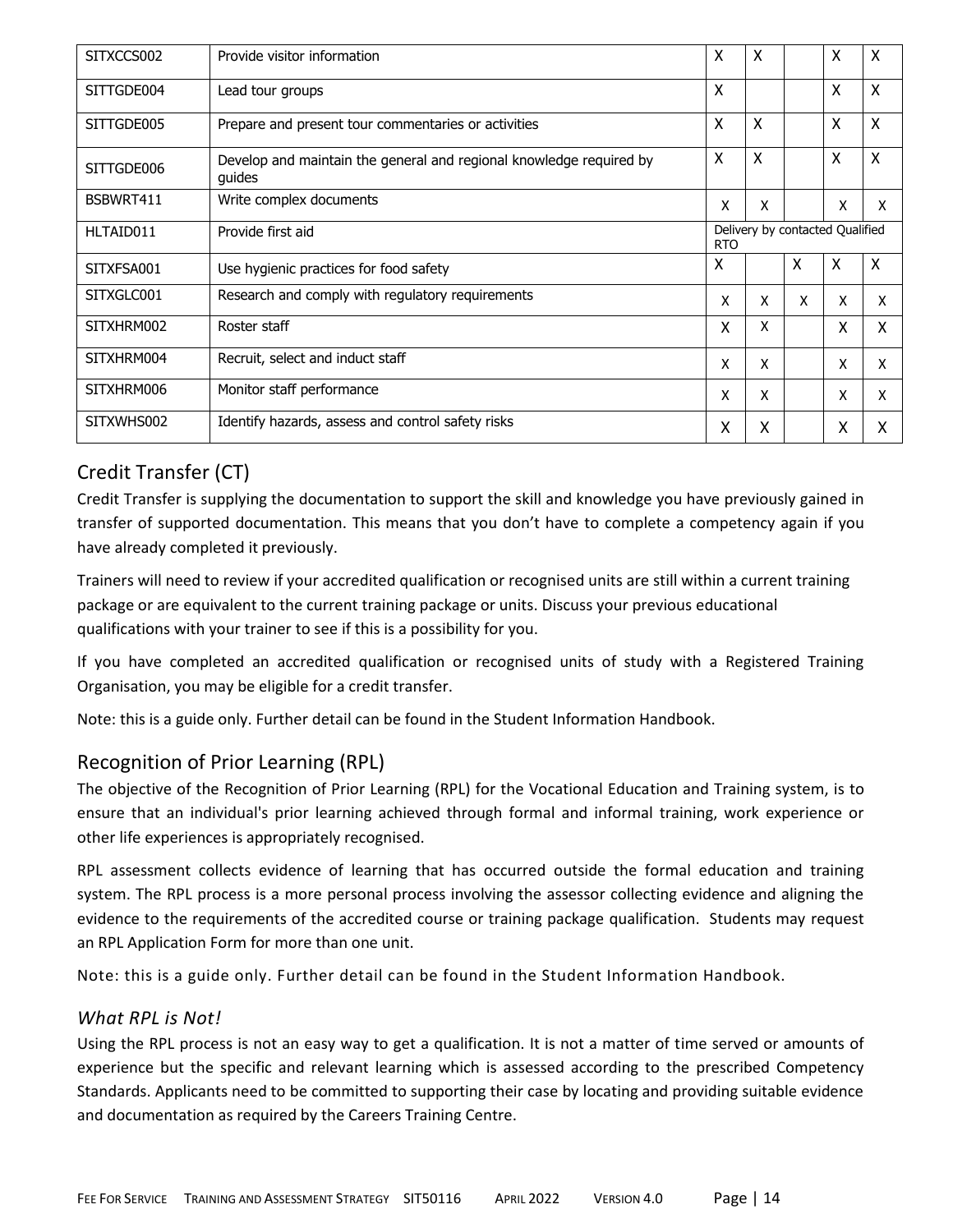

ref: [www.training.gov.au](http://www.training.gov.au/) – SIT training package

Each of these assessment pathways leads to full recognition of competencies held – the critical issue is that the candidate is competent, not how the competency was acquired.

Employability skills are integral to achieving workplace competency. Delivery and assessment of the training and assessment will be undertaken in an integrated and holistic way, as represented diagrammatically below.



ref: [www.training.gov.au](http://www.training.gov.au/) – SIT training package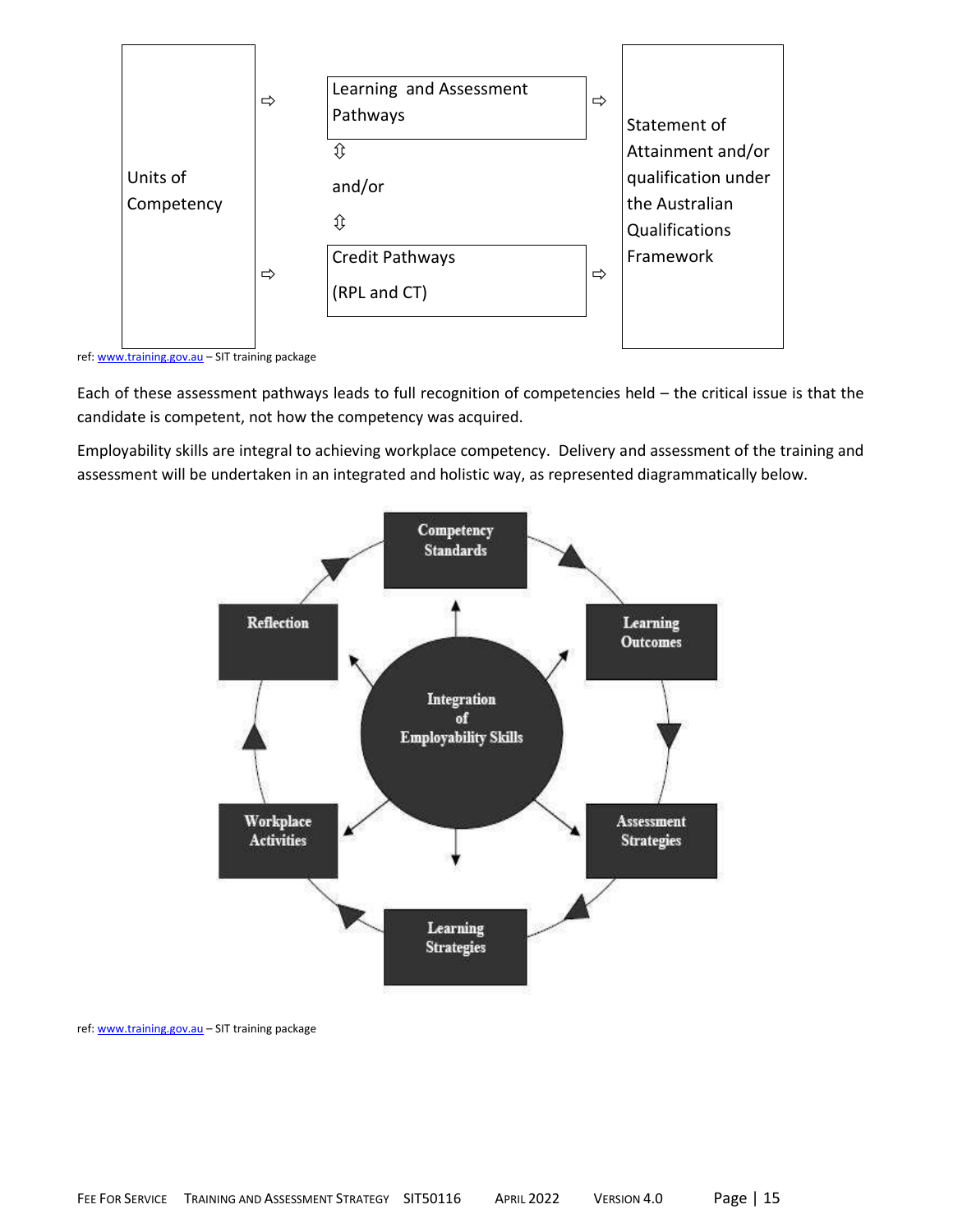# TRAINING AND STAFF

Trainers and assessors are qualified, and have a minimum of 5 years industry experience, Minimum TAE40110 Certificate IV in Training and Assessment, Current Blue Card and have completed a Fit and Proper Person Form. All experience and qualifications are verified and copied on their staff files. A staff profile and units of competency are reviewed annually to assess skills and knowledge to ensure it remains current and accurate. Professional development to maintain currency in training and assessment as well as industry experience is planned and regularly scheduled with all staff.

|                                                                                | Training arrangements                                                                                                                                                                                                                                                                                                                                                                                                                                                                                                                                                                                                                                                                                                                                                                                                                                                                                                                                                                                                                                                                                                                                                                                                                                                                                                                                                                                                                                                                                                                                                                                                                                                                            | Staff                                                                                                |                       |                      |
|--------------------------------------------------------------------------------|--------------------------------------------------------------------------------------------------------------------------------------------------------------------------------------------------------------------------------------------------------------------------------------------------------------------------------------------------------------------------------------------------------------------------------------------------------------------------------------------------------------------------------------------------------------------------------------------------------------------------------------------------------------------------------------------------------------------------------------------------------------------------------------------------------------------------------------------------------------------------------------------------------------------------------------------------------------------------------------------------------------------------------------------------------------------------------------------------------------------------------------------------------------------------------------------------------------------------------------------------------------------------------------------------------------------------------------------------------------------------------------------------------------------------------------------------------------------------------------------------------------------------------------------------------------------------------------------------------------------------------------------------------------------------------------------------|------------------------------------------------------------------------------------------------------|-----------------------|----------------------|
| Units of competency                                                            |                                                                                                                                                                                                                                                                                                                                                                                                                                                                                                                                                                                                                                                                                                                                                                                                                                                                                                                                                                                                                                                                                                                                                                                                                                                                                                                                                                                                                                                                                                                                                                                                                                                                                                  | <b>Technical advisor</b>                                                                             | Qualified<br>assessor | Qualified<br>trainer |
| BSBDIV501<br>Manage diversity in the workplace                                 | Penny Cleland (PC) has a diverse background in Tourism and Hospitality with<br>experience in both Front Line and Senior Management. During her career,<br>she completed 10 years working for Power Brewing, 6 years working for                                                                                                                                                                                                                                                                                                                                                                                                                                                                                                                                                                                                                                                                                                                                                                                                                                                                                                                                                                                                                                                                                                                                                                                                                                                                                                                                                                                                                                                                  | General Managers, Duty<br>Managers and                                                               | PC, MvdB<br>PG        | PC, MvdB,<br>PG      |
| SITTIND001<br>Source and use information on the<br>tourism and travel industry | Fosters and 4 Years with Raging Thunder, 2 of which were spent living and<br>working on Fitzroy Island. During her career, Penny spent 10 years living and<br>working in Weipa and became heavily involved in several community projects<br>and committees. In 2015 Penny completed a Diploma of Training Design and<br>Development TAE50211 and a Diploma of Vocational Education and Training<br>TAE50111 where completed as part of CTC's continuous professional<br>development plan and to ensure quality training products and services<br>continued to be delivered to students. Penny has also completed:<br>Certificate IV in Training and Assessment TAE40110<br>Diploma of Human Resources BSB50607<br>Diploma of Management BSB51107<br>Certificate IV in Hospitality THH 42497<br>Diploma of Hospitality Management SIT50416<br>Diploma of Travel & Tourism Management SIT50116<br>Blue card for Child Related Employment<br>Melissa Van der Boom (MvdB completed a Diploma of Training Design and<br>Development TAE50211 and a Diploma of Vocational Education and Training<br>TAE50111 where completed as part of CTC's continuous professional<br>development plan and to ensure quality training products and services<br>continued to be delivered to students. Melissa has also completed:<br><b>BSc Hons Environmental Biology</b><br>Certificate IV in Training and Assessment TAE40110<br>Certificate II in Animal Studies ACM20117<br>Certificate III in Captive Animals ACM30317<br>Diploma of Travel and Tourism Management SIT50116<br>Certificate III in Tourism SIT30116<br>Certificate III in Tour directing and guiding<br>Blue card for Child Related Employment | Supervisors at business<br>sites of the CaPTA<br>Group, Rainforestation<br>Nature Park, The Wildlife | PC, MvdB<br>PG        | PC, MvdB,<br>PG      |
| SITXCCS007<br>Enhance customer service<br>experiences                          |                                                                                                                                                                                                                                                                                                                                                                                                                                                                                                                                                                                                                                                                                                                                                                                                                                                                                                                                                                                                                                                                                                                                                                                                                                                                                                                                                                                                                                                                                                                                                                                                                                                                                                  | Habitat, Cairns Travel<br>Centre, Cairns Wildlife<br>Dome and the Australian                         | PC, MvdB<br>PG        | PC, MvdB,<br>PG      |
| SITXCCS008<br>Develop and manage quality<br>customer service practices         |                                                                                                                                                                                                                                                                                                                                                                                                                                                                                                                                                                                                                                                                                                                                                                                                                                                                                                                                                                                                                                                                                                                                                                                                                                                                                                                                                                                                                                                                                                                                                                                                                                                                                                  | <b>Butterfly Sanctuary,</b><br><b>Tropic Wings Coach</b><br>Tours.                                   | PC, MvdB<br>PG        | PC, MvdB,<br>PG      |
| SITXCOM005<br>Manage conflict                                                  |                                                                                                                                                                                                                                                                                                                                                                                                                                                                                                                                                                                                                                                                                                                                                                                                                                                                                                                                                                                                                                                                                                                                                                                                                                                                                                                                                                                                                                                                                                                                                                                                                                                                                                  |                                                                                                      | PC, MvdB<br>PG        | PC, MvdB,<br>PG      |
| SITXFIN002<br>Interpret financial information                                  |                                                                                                                                                                                                                                                                                                                                                                                                                                                                                                                                                                                                                                                                                                                                                                                                                                                                                                                                                                                                                                                                                                                                                                                                                                                                                                                                                                                                                                                                                                                                                                                                                                                                                                  | Management staff will<br>advise of industry<br>trends, changes to                                    | PC, MvdB              | PC, MvdB,            |
| SITXFIN003<br>Manage finances within a budget                                  |                                                                                                                                                                                                                                                                                                                                                                                                                                                                                                                                                                                                                                                                                                                                                                                                                                                                                                                                                                                                                                                                                                                                                                                                                                                                                                                                                                                                                                                                                                                                                                                                                                                                                                  | legislation and the<br>practical application into                                                    | PC, MvdB<br>PG        | PC, MvdB,<br>PG      |
| SITXFIN004<br>Prepare and monitor budgets                                      |                                                                                                                                                                                                                                                                                                                                                                                                                                                                                                                                                                                                                                                                                                                                                                                                                                                                                                                                                                                                                                                                                                                                                                                                                                                                                                                                                                                                                                                                                                                                                                                                                                                                                                  | industry including<br>industry benchmarks,<br>timeframes and                                         | PC, MvdB<br>PG        | PC, MvdB,<br>PG      |
| SITXHRM003<br>Lead and manage people                                           |                                                                                                                                                                                                                                                                                                                                                                                                                                                                                                                                                                                                                                                                                                                                                                                                                                                                                                                                                                                                                                                                                                                                                                                                                                                                                                                                                                                                                                                                                                                                                                                                                                                                                                  | standards                                                                                            | PC, MvdB<br>PG        | PC, MvdB,<br>PG      |
| SITXMGT001                                                                     |                                                                                                                                                                                                                                                                                                                                                                                                                                                                                                                                                                                                                                                                                                                                                                                                                                                                                                                                                                                                                                                                                                                                                                                                                                                                                                                                                                                                                                                                                                                                                                                                                                                                                                  |                                                                                                      | PC, MvdB              | PC, MvdB,            |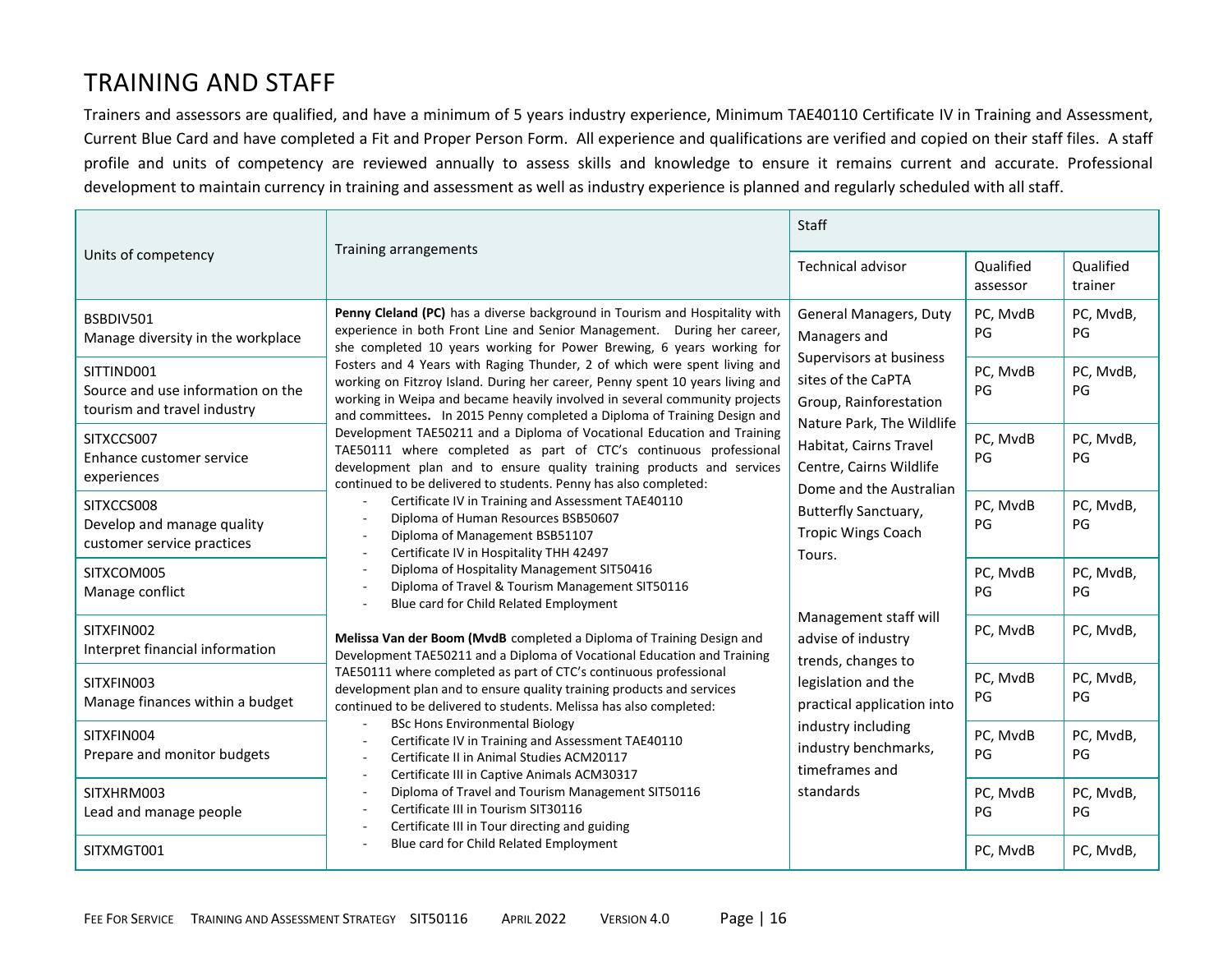| Monitor work operations                                                                        | <b>HTLAID003 Provide First Aid</b>                                                                                                                                                                                                                                                                                                                                                                                                                                                                                                                                                                                                                                                                                                                                                                                                                                                                                                                                                                                                                                                                                                                                                                                                                                                                                                                                                                                                                                                                                                                                                                                                                                                                                                                                                                                                                                                                                                                                                                                                                                                                                                                                                                                                                                                                                                                                |                | PG                    | PG                    |
|------------------------------------------------------------------------------------------------|-------------------------------------------------------------------------------------------------------------------------------------------------------------------------------------------------------------------------------------------------------------------------------------------------------------------------------------------------------------------------------------------------------------------------------------------------------------------------------------------------------------------------------------------------------------------------------------------------------------------------------------------------------------------------------------------------------------------------------------------------------------------------------------------------------------------------------------------------------------------------------------------------------------------------------------------------------------------------------------------------------------------------------------------------------------------------------------------------------------------------------------------------------------------------------------------------------------------------------------------------------------------------------------------------------------------------------------------------------------------------------------------------------------------------------------------------------------------------------------------------------------------------------------------------------------------------------------------------------------------------------------------------------------------------------------------------------------------------------------------------------------------------------------------------------------------------------------------------------------------------------------------------------------------------------------------------------------------------------------------------------------------------------------------------------------------------------------------------------------------------------------------------------------------------------------------------------------------------------------------------------------------------------------------------------------------------------------------------------------------|----------------|-----------------------|-----------------------|
| SITXMGT002<br>Establish and conduct business<br>relationships                                  | Melissa also has a Statement of Attainment for the Wet Tropic World Heritage<br>Tour Guide Skill Set for the units:<br>SITTDGE006A - Prepare and present tour commentaries or activities<br>SITTGDE008A - Research and share general information on<br>Australian Indigenous Culture<br>SITTGDE010A - Prepare specialised interpretive content on flora,<br>fauna and landscape<br>From 1995 Melissa has worked in the Tourism industry working as a guide and<br>from 2000 in a Captive Animal environment and was the Wildlife Supervisor<br>for the Cairns ZOOM & Wildlife Dome for 9 years. Melissa meets regularly<br>with the wildlife parks and staff including Rainforestation, Wildlife Habitat,<br>Cairns ZOOM & Wildlife Dome and Australian Butterfly Sanctuary,<br>Paolo Gambino (PG) is a true North Queenslander - born and raised in<br>Ingham. He attended Gilroy Santa Maria College and Ingham State High<br>School and finalized his formal schooling completing a Bachelor of Education<br>Degree in Secondary School Teaching focusing on Italian and Japanese.<br>Paolo lived and worked as an English teacher in Tokushima, Japan for 3 years<br>before returning to live in Cairns embarking on his career in Hospitality at the<br>Pacific International Hotel where he worked in reception, F&B, Guest Liaison<br>Officer and Director of sales. After 7 years with the Kamsler family, he went<br>on to work with Daikyo as Director of Sales and Marketing with Great<br>Adventures and Green Island Resort for 3 years and then Quicksilver for a<br>further 18months.<br>He then went on to Cairns Colonial Club Resort and Palm Royale Cairns for a<br>further 3 years where he worked as Director of Sales & Marketing. Paolo then<br>went on to Cairns Plaza Hotel as General Manager and then moved to Darwin<br>where he worked with H Hotel and Oaks Hotel Darwin in an effort to gain<br>exposure to the Corporate market.<br>He then moved to Albury where he worked as the General Manager of<br>Mantra Albury Hotel<br>Bachelor of Education (Secondary) James Cook University, QLD 1990<br>Certificate IV in Training and Assessment TAE40116<br>Certificate III in Tourism SIT30116<br>Certificate III in Hospitality SIT3016<br>Diploma of Hospitality Management SIT50416<br>First Aid HLTAID011<br><b>Blue Card</b> | PC, MvdB<br>PG | PC, MvdB,<br>PG       |                       |
| SITXWHS003<br>Implement and monitor work health<br>and safety practices                        |                                                                                                                                                                                                                                                                                                                                                                                                                                                                                                                                                                                                                                                                                                                                                                                                                                                                                                                                                                                                                                                                                                                                                                                                                                                                                                                                                                                                                                                                                                                                                                                                                                                                                                                                                                                                                                                                                                                                                                                                                                                                                                                                                                                                                                                                                                                                                                   |                | PC, MvdB<br>PG        | PC, MvdB,<br>PG       |
| SITTTSL002<br>Access and interpret product<br>information                                      |                                                                                                                                                                                                                                                                                                                                                                                                                                                                                                                                                                                                                                                                                                                                                                                                                                                                                                                                                                                                                                                                                                                                                                                                                                                                                                                                                                                                                                                                                                                                                                                                                                                                                                                                                                                                                                                                                                                                                                                                                                                                                                                                                                                                                                                                                                                                                                   | PC, MvdB<br>PG | PC, MvdB,<br>PG       |                       |
| SITTTSL005<br>Sell tourism products and services                                               |                                                                                                                                                                                                                                                                                                                                                                                                                                                                                                                                                                                                                                                                                                                                                                                                                                                                                                                                                                                                                                                                                                                                                                                                                                                                                                                                                                                                                                                                                                                                                                                                                                                                                                                                                                                                                                                                                                                                                                                                                                                                                                                                                                                                                                                                                                                                                                   |                | PC, MvdB<br>PG        | PC, MvdB,<br>PG       |
| SITTTSL006<br>Prepare quotations                                                               |                                                                                                                                                                                                                                                                                                                                                                                                                                                                                                                                                                                                                                                                                                                                                                                                                                                                                                                                                                                                                                                                                                                                                                                                                                                                                                                                                                                                                                                                                                                                                                                                                                                                                                                                                                                                                                                                                                                                                                                                                                                                                                                                                                                                                                                                                                                                                                   | PC, MvdB       | PC, MvdB,             |                       |
| SITTTSL007<br>Process reservations                                                             |                                                                                                                                                                                                                                                                                                                                                                                                                                                                                                                                                                                                                                                                                                                                                                                                                                                                                                                                                                                                                                                                                                                                                                                                                                                                                                                                                                                                                                                                                                                                                                                                                                                                                                                                                                                                                                                                                                                                                                                                                                                                                                                                                                                                                                                                                                                                                                   | PC,            | PC                    |                       |
| SITTTSL010<br>Use a computerised reservations or<br>operations system                          |                                                                                                                                                                                                                                                                                                                                                                                                                                                                                                                                                                                                                                                                                                                                                                                                                                                                                                                                                                                                                                                                                                                                                                                                                                                                                                                                                                                                                                                                                                                                                                                                                                                                                                                                                                                                                                                                                                                                                                                                                                                                                                                                                                                                                                                                                                                                                                   | PC             | PC                    |                       |
| SITXCCS002<br>Provide visitor information                                                      |                                                                                                                                                                                                                                                                                                                                                                                                                                                                                                                                                                                                                                                                                                                                                                                                                                                                                                                                                                                                                                                                                                                                                                                                                                                                                                                                                                                                                                                                                                                                                                                                                                                                                                                                                                                                                                                                                                                                                                                                                                                                                                                                                                                                                                                                                                                                                                   |                | PC, MvdB<br>PG        | PC, MvdB,<br>PG       |
| SITTGDE004<br>Lead tour groups                                                                 |                                                                                                                                                                                                                                                                                                                                                                                                                                                                                                                                                                                                                                                                                                                                                                                                                                                                                                                                                                                                                                                                                                                                                                                                                                                                                                                                                                                                                                                                                                                                                                                                                                                                                                                                                                                                                                                                                                                                                                                                                                                                                                                                                                                                                                                                                                                                                                   |                | MvdB                  | MvdB                  |
| SITTGDE005<br>Prepare and present tour<br>commentaries or activities                           |                                                                                                                                                                                                                                                                                                                                                                                                                                                                                                                                                                                                                                                                                                                                                                                                                                                                                                                                                                                                                                                                                                                                                                                                                                                                                                                                                                                                                                                                                                                                                                                                                                                                                                                                                                                                                                                                                                                                                                                                                                                                                                                                                                                                                                                                                                                                                                   | MvdB           | <b>MvdB</b>           |                       |
| SITTGDE006<br>Develop and maintain the general<br>and regional knowledge required by<br>guides |                                                                                                                                                                                                                                                                                                                                                                                                                                                                                                                                                                                                                                                                                                                                                                                                                                                                                                                                                                                                                                                                                                                                                                                                                                                                                                                                                                                                                                                                                                                                                                                                                                                                                                                                                                                                                                                                                                                                                                                                                                                                                                                                                                                                                                                                                                                                                                   |                | MvdB,                 | MvdB,                 |
| BSBWRT411<br>Write complex documents                                                           |                                                                                                                                                                                                                                                                                                                                                                                                                                                                                                                                                                                                                                                                                                                                                                                                                                                                                                                                                                                                                                                                                                                                                                                                                                                                                                                                                                                                                                                                                                                                                                                                                                                                                                                                                                                                                                                                                                                                                                                                                                                                                                                                                                                                                                                                                                                                                                   |                | PC, MvdB              | PC, MvdB,             |
| HLTAID011<br>Provide first aid                                                                 |                                                                                                                                                                                                                                                                                                                                                                                                                                                                                                                                                                                                                                                                                                                                                                                                                                                                                                                                                                                                                                                                                                                                                                                                                                                                                                                                                                                                                                                                                                                                                                                                                                                                                                                                                                                                                                                                                                                                                                                                                                                                                                                                                                                                                                                                                                                                                                   |                | <b>OUT</b><br>SOURCED | <b>OUT</b><br>SOURCED |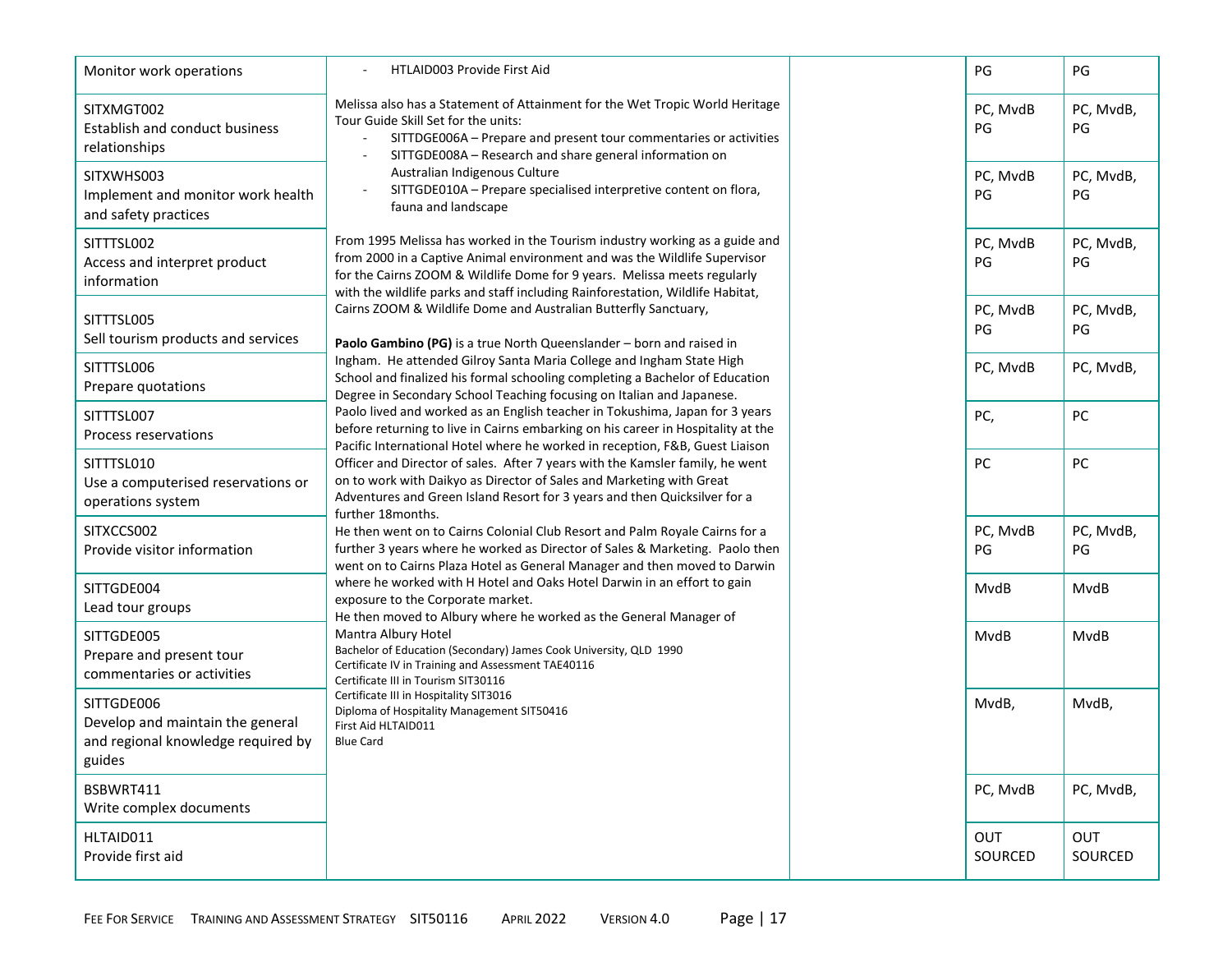| SITXFSA001<br>Use hygienic practices for food<br>safety            |  | PC, MvdB<br>PG | PC, MvdB,<br>PG |
|--------------------------------------------------------------------|--|----------------|-----------------|
| SITXGLC001<br>Research and comply with<br>regulatory requirements  |  | PC, MvdB<br>PG | PC, MvdB,<br>PG |
| SITXHRM002<br>Roster staff                                         |  | PC, MvdB<br>PG | PC, MvdB,<br>PG |
| SITXHRM004<br>Recruit, select and induct staff                     |  | PC, MvdB       | PC, MvdB,       |
| SITXHRM006<br>Monitor staff performance                            |  | PC, MvdB<br>PG | PC, MvdB,<br>PG |
| SITXWHS002<br>Identify hazards, assess and control<br>safety risks |  | PC, MvdB<br>PG | PC, MvdB,<br>PG |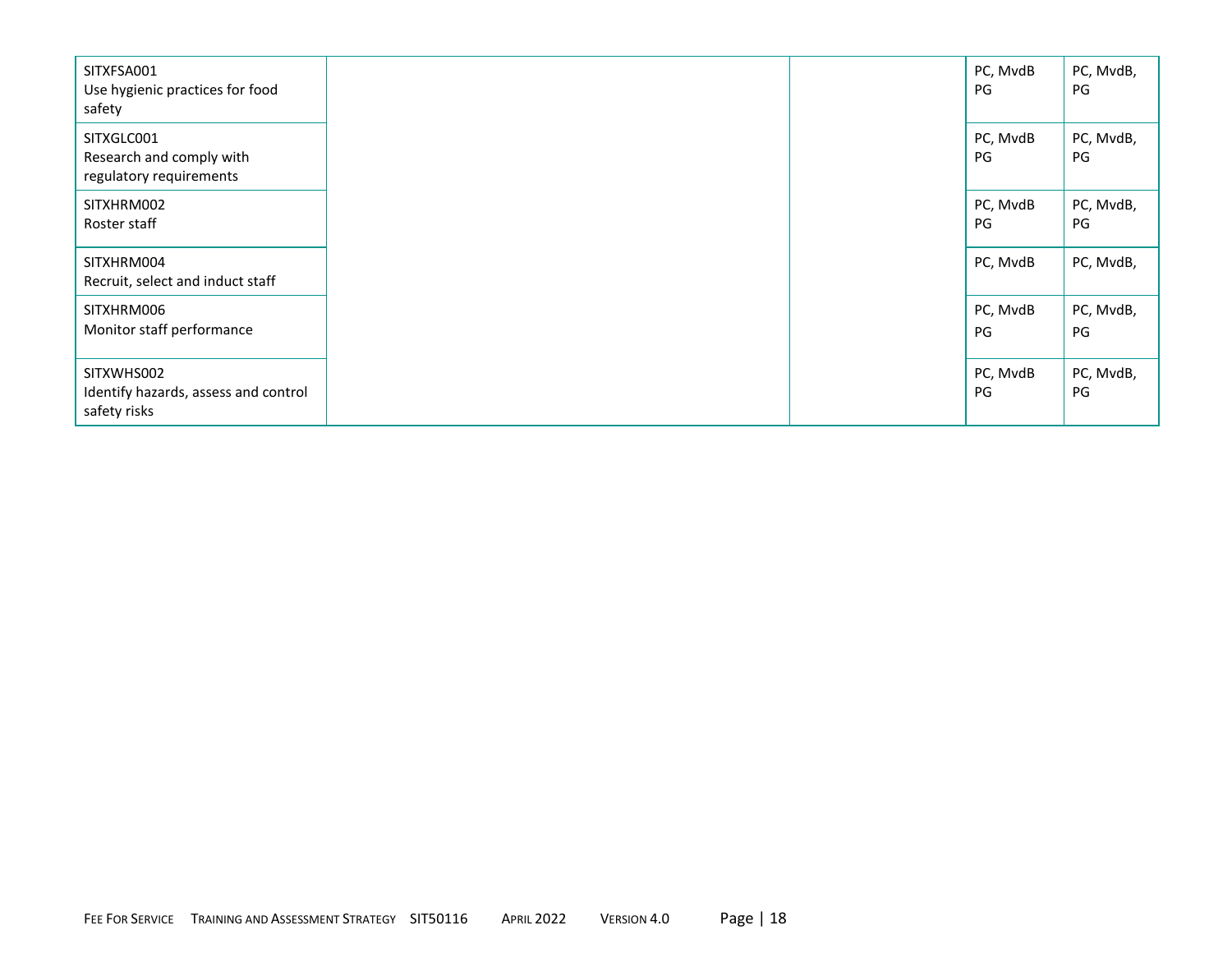# ENVIRONMENT AND RESOURCES

Some units within the Diploma in Travel and Tourism Management will require specific resources and environments for training and assessment.

The following list details the requirements of the resources and equipment for each of the assessment environments specified within each unit of competency. Additional resource requirements may apply for specific units of competency; these are listed within the assessment unit of each student.

Requirements for the following environments are detailed below:

- Kitchen storage area
- Food preparation area
- Operational bar
- Operational restaurant or dining area
- Accommodation front office environment
- Tourism office
- Touring environment

Specific per-person equipment ratios specified in the following lists relate to the availability of these resources for the purposes of assessment. It is assumed that the same piece of equipment may be accessed by multiple candidates at different times.

### *Resources required for a Tourism environment*

Tourism environments **Tourism office: •** Desk and chair

- 
- Filing or storage cabinets
- Brochure display racks and product displays
- Computers, monitors, keyboards, mouse and mouse pads
- Storage for computer data hard disc, CDs and memory sticks
- Printers and scanners, printer ink or toner
- Telephone lines and equipment, including answering machine or voicemail
- Access to the internet and email
- Photocopier
- Facsimile machine or computer-based equivalent
- Computer software and applications, including:
- Computer operating system
- Word processing
- Spreadsheets
- Databases
- Electronic presentation, such as PowerPoint
- Specialist software, such as for computerised reservations
- Accounting and bookkeeping

For some students, elective units chosen may include units that require the specific resources of a kitchen for training and assessment. An example of this would be the unit SITXFSA001 - Use hygienic practices for food safety or SITHFAB002 - Prepare & serve espresso coffee.

Students will be required to complete project or work activities that show the students's ability to apply good hygiene practices on multiple occasions in a range of different operational circumstances to ensure consistency in the application of hygiene procedures and kitchen resources will be required.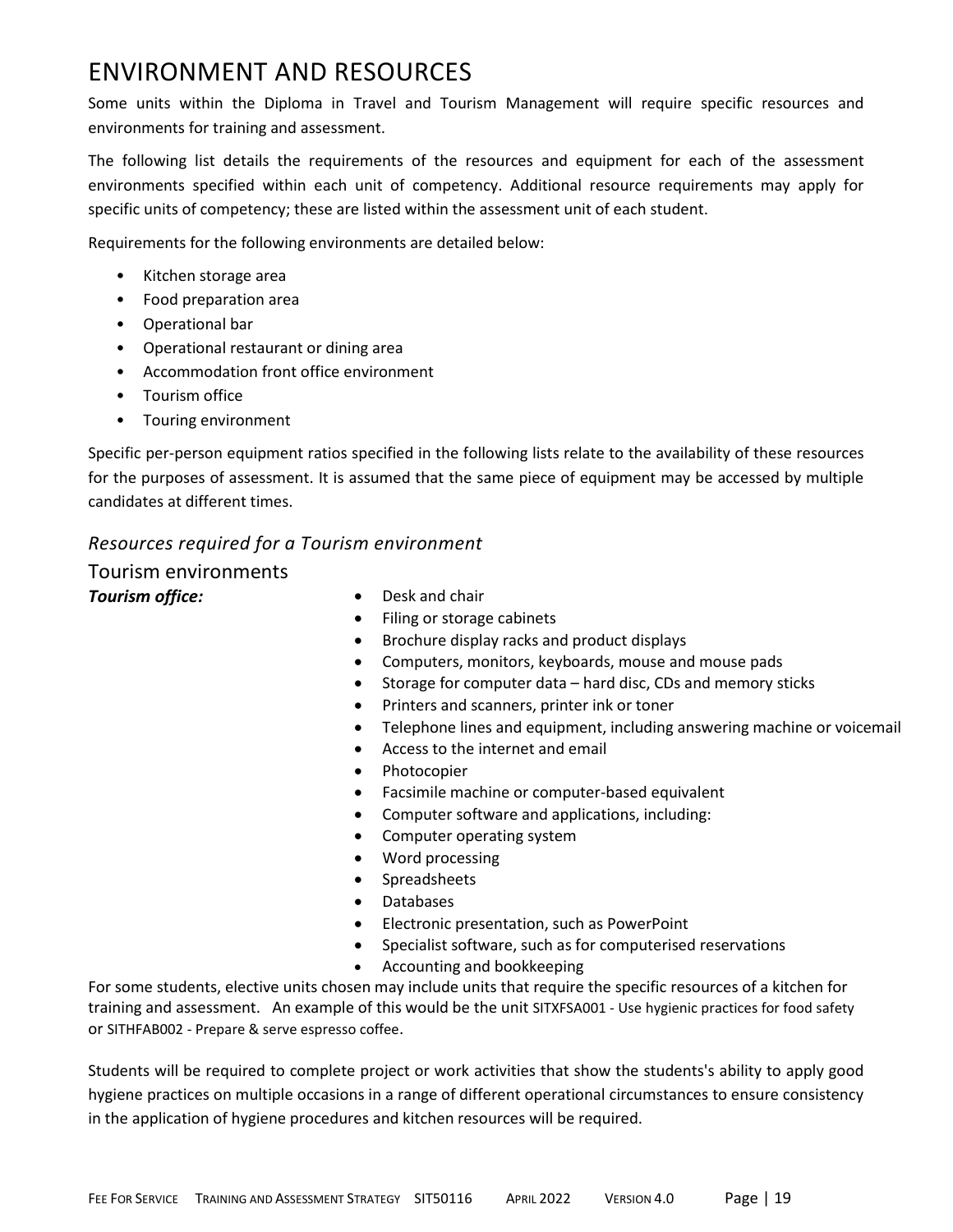Careers Training Centre has established agreements with local industry to host training and assessments for students so that they gain the required skill and knowledge with the required resources, in a practical manner and meet the requirements under the training and assessment Vocational Education and Training packing rules.

### *Businesses who have agreed to allow Careers Training Centre host training and assessments for hospitality units within their businesses are;*

- Rainforestation Nature Park, Kuranda
- The Wildlife Habitat, Port Douglas

Listed below are the resources that may be required for units that are hospitality focused that may be found in the tourism industry.

### **Food Preparation Area**

*Fixtures and large* 

*equipment:*

- *Kitchen storage area:* Designated storage areas (dry and dairy)
	- Scales, including scales for weighing large quantities
	- Temperature probe/thermometer
	- Cleaning materials and separate storage
	- **Freezer**
	- Stainless steel benches (1.5 m/person) or equivalent benches that comply with health department standards
	- Slicing machine
- **Small equipment:** Assorted pots and pans
- Appropriate recording systems, such as colour-coded food labels • Storage trays and equipment
- Suitable storage shelves
- Scissors or secateurs
- Lifting and transporting equipment, such as trolleys
- Nominated delivery area
- Sink
- Refrigeration unit with shelving
- Storage facilities
- Burner
- Griller
- Sharpening steel and assorted cook's knives, including utility and bread
- Small utensils, including fruit corers, vegetable peelers and graters
- Sandwich cutting templates and guides
- Appropriate receptacles for presentation and display purposes
- Platters, boards and trolley for presentation where required
- Tongs and serving utensils
- Colour-coded cutting boards in a material other than wood
- Can opener
- Cling film and aluminium foil
- Packaging materials
- Containers for hot and cold storage
- Appropriate crockery
- Ordering/docketing system
- Personal protective clothing, including food handler's gloves

### • Sponges, brushes and scourers

#### *Cleaning materials and equipment:*

- Separate hand basin and soap dispenser
- Disinfectant and detergents
- Garbage bins and bags
- Hand towel dispenser

### **Accommodation Environment**

#### *Fixtures and room equipment:*

- Various guest rooms with different sized beds e.g. twin, king-size, double, queen-size, family and suite
- Dressing tables
- Bed linen and pillows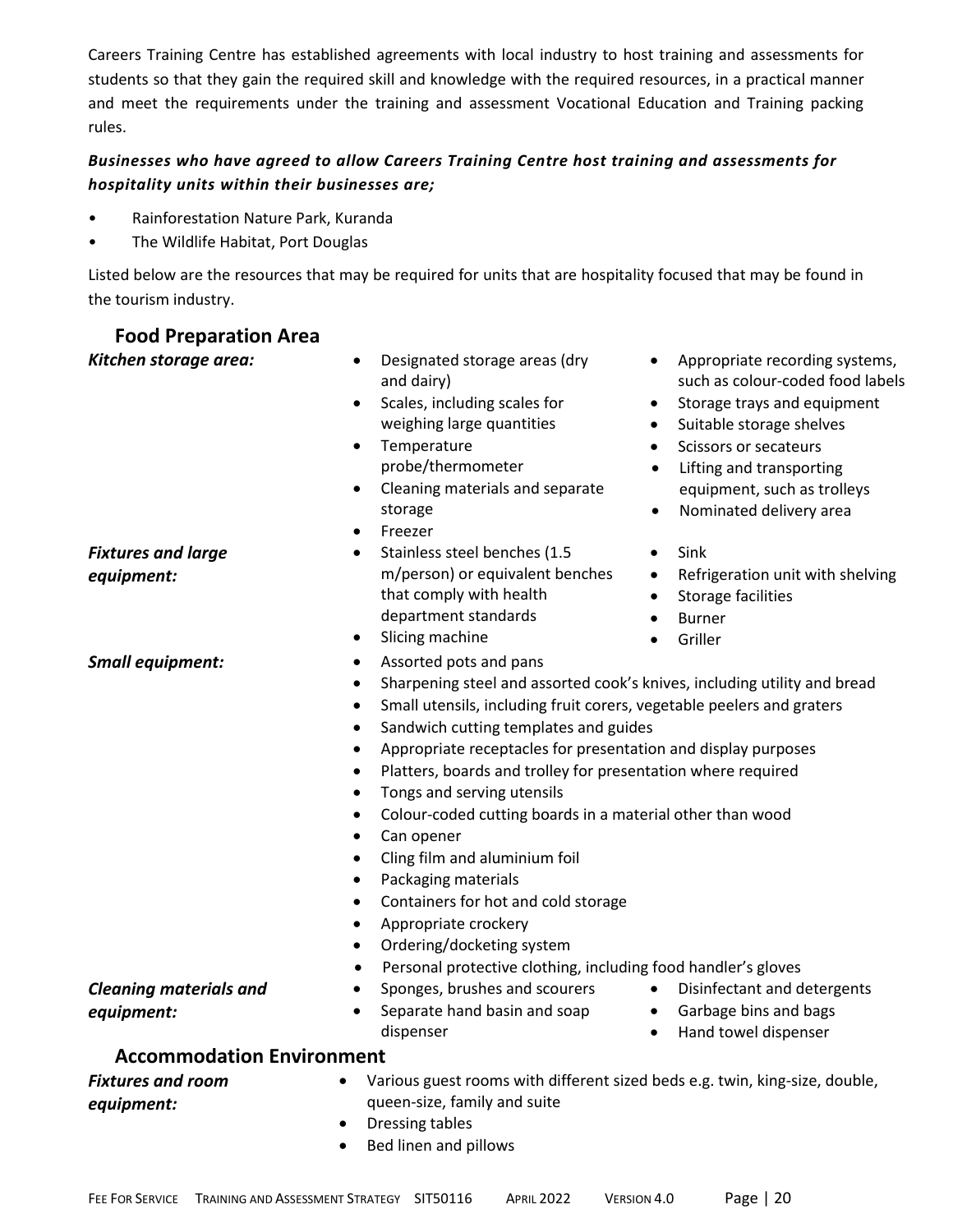- Stocked mini bar or refrigerator
- Telephone
- Chairs
- Toilet
- Vanity unit and hand basin
- Towels and bathrobes
- Toilet rolls and tissues
- Iron and ironing board
- Air conditioner or ceiling fan
- Wardrobe and coat hangers
- Wall mirrors
- Tea and coffee making facilities
- Glasses, crockery and cutlery
- Television and VCR (or DVD)
- Lamps and light fittings
- Radio or alarm clock
- Shower, bath or spa
- Toiletries, such as soap, hand lotion, shampoo and shower cap
- Promotional and guest material, including brochures
- Fire extinguishers
- Door signage and door stoppers
- Hair dryer
- Compendium, stationery and pens
- Laundry bags and lists
- Guest literature, such as directory of services, menus, information guide, street directory, television and movie guides, and mini bar list
- Waste paper bin and liners
- 
- Appropriate cleaning chemicals, detergents, deodorisers, polishes and sanitisers
- Specific cleaners, including, glass, multi-surface, cream and acid
- Range of cloths, including dry, wet, lint-free and dusting
- Toilet brush and toilet cleaning cloth
- Protective gloves
- Bucket, mop and floor rags
- Chemical hazard charts and material safety data sheets

Due to the diverse range of possible touring contexts, general resources and equipment for a touring environment are not identified here. Specific resources are identified within individual units.

As a general rule, a commercially realistic touring environment could include any:

- Destinations and places of general interest within the destinations
- Local or regional areas
- Tourist precincts
- Sites, such as natural, cultural and heritage sites and centres, museums, art galleries, industrial sites and national parks
- Remote area locations
- Attractions, such as theme parks, zoos and wildlife reserves or parks
- Camp sites
- Transportation terminals for air, cruise, rail or coach travel

### **Cleaning equipment** • Vacuum cleaner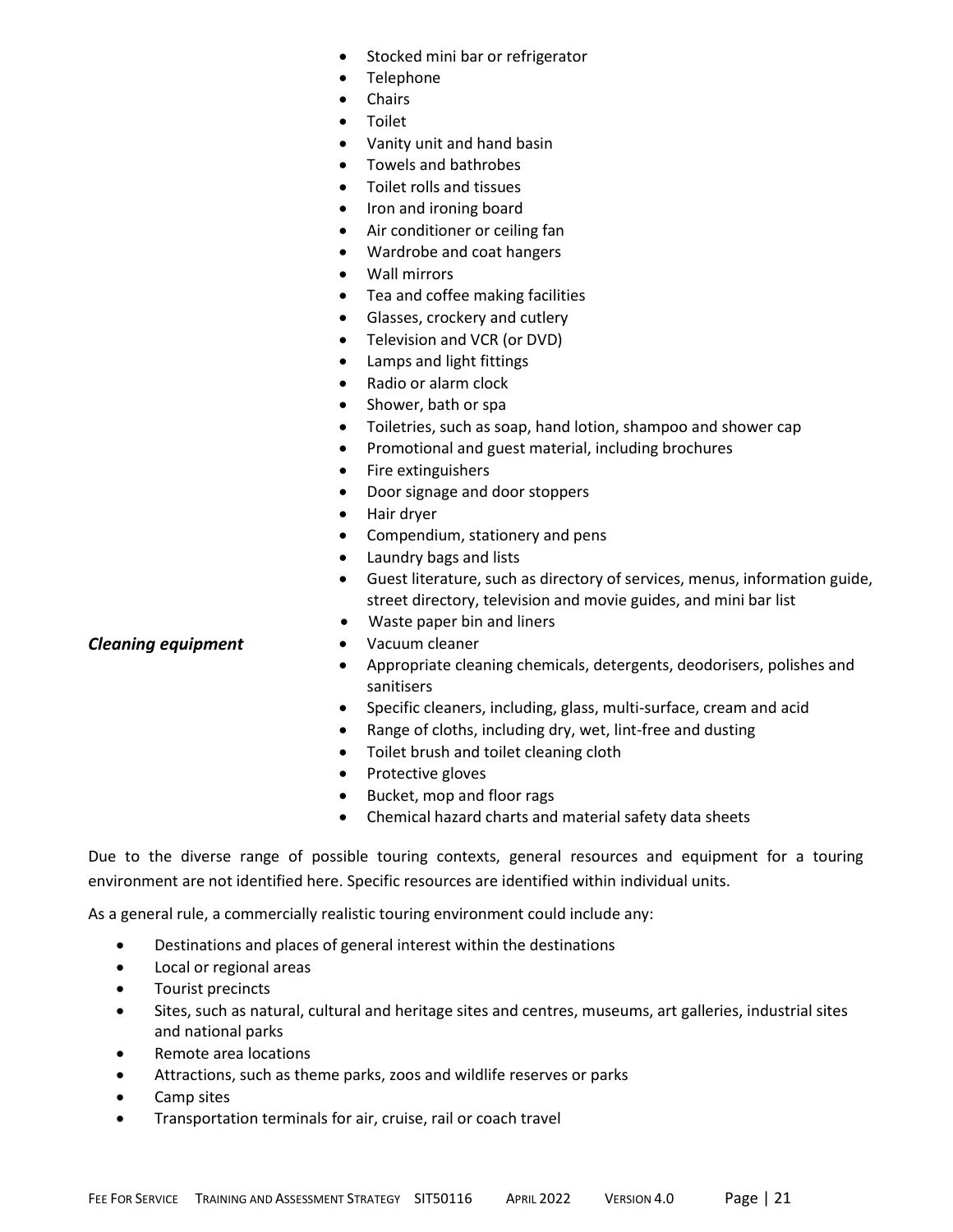- Style of tour, including walking, adventure tour, special interest tour, incentive tour, pre or postconference tour, educational tour, nature-based or Eco tour, group tour, individual tour or extended touring program
- Tour on-board any form of transportation, including coaches, vehicles, vessels and aircraft.

The operational elements of a commercial tour include use of equipment and resources and access to a work placement is an appropriate option for students who would not otherwise have sufficient access to the facilities, equipment and range of work necessary to develop and consolidate their skills to the level required of the course/qualification, for example, students not employed in the vocational area in which they are studying and students undertaking their course/qualification through an institutional pathway.

The units selected together provide a good basis for entry into the industry. The simulated workplace environment allows for realistic situations, particularly regarding multiple tasks and meeting deadlines and the work placement further enhances this.

All students will be encouraged to attend work placements if not engaged as an employee, within a variety of local tourism and hospitality related businesses that support vocational placements for students.

### *Businesses that support vocational placements for Careers Training Centre:*

- Rainforestation Nature Park, Kuranda
- The Wildlife Habitat, Port Douglas
- The Cairns Wildlife Dome, Cairns
- Tropic Wings Tours, Cairns
- Australian Butterfly Sanctuary, Kuranda

All trainers and assessors have access to the units of competency, assessment guidelines and qualification packaging rules from the training package at web site:<http://training.gov.au/>

Careers Training Centre has the resources of the CaPTA Group of Companies to draw upon as a major local employer and industry tourism leader.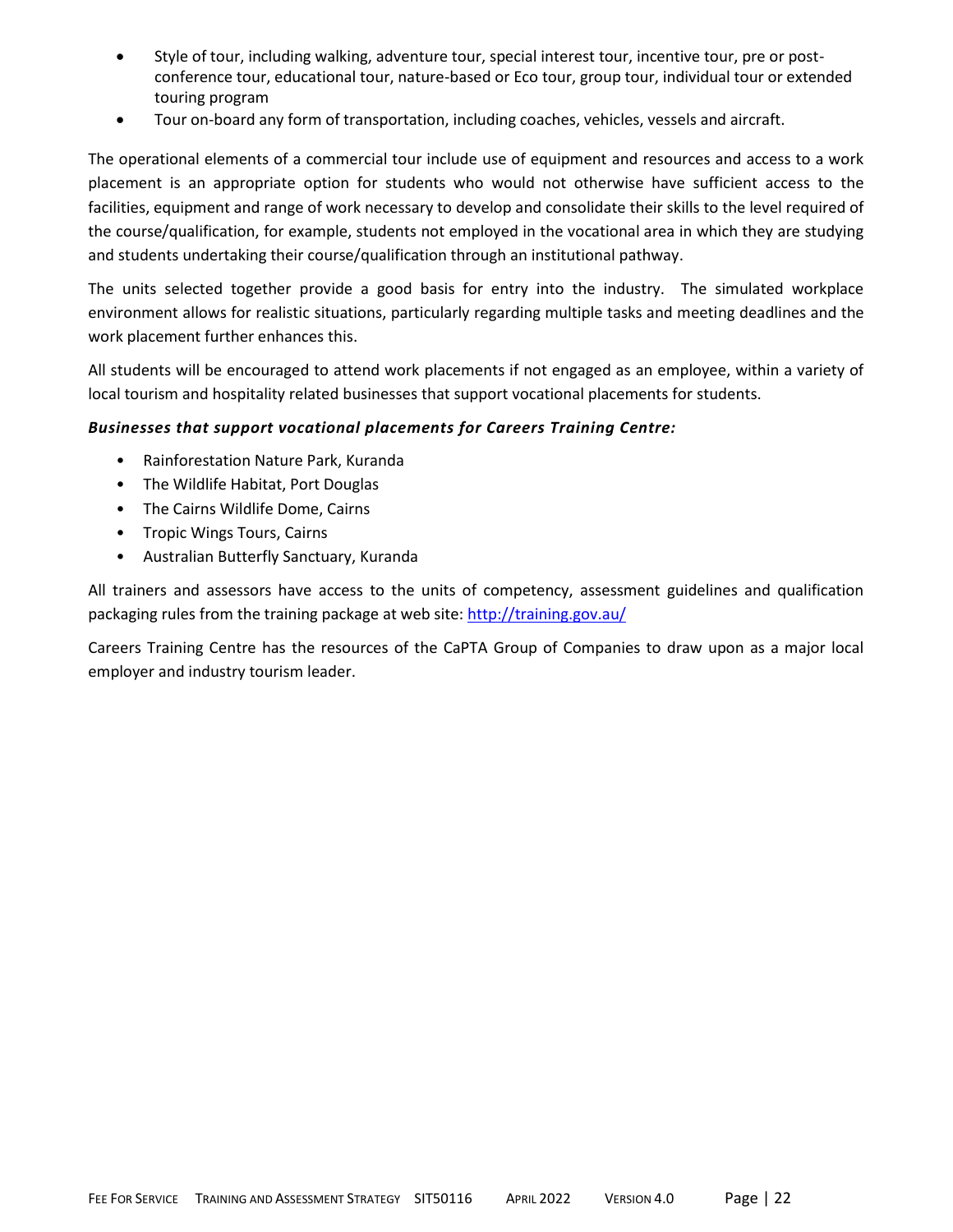# ORGANISATION POLICY, PROCEDURES MANUAL

Refer to the following Policy and Procedure Documents:

- CTC Student Handbook
- CTC Staff Policy and Procedure Handbook
- CaPTA Policy and Procedures

Industry association information, codes of conduct and accreditation information.

Documents that describe key tourism and hospitality and general workplace legislation (in plain English).

Current tourism and hospitality information (hard copy and electronic) such as sales kits, brochures, timetables, tour schedules, product manuals, supplier or destination marketing information kits, information databases and computerised reservations systems.

### *These are links to real website resources.*

<http://toolboxes.flexiblelearning.net.au/> <http://www.industry.gov.au/SKILLS/RESOURCESANDPUBLICATIONS/Pages/default.aspx> <http://www.myfuture.edu.au/> [isc.org.au](http://www.isc.org.au/) <http://www.australianapprenticeships.gov.au/>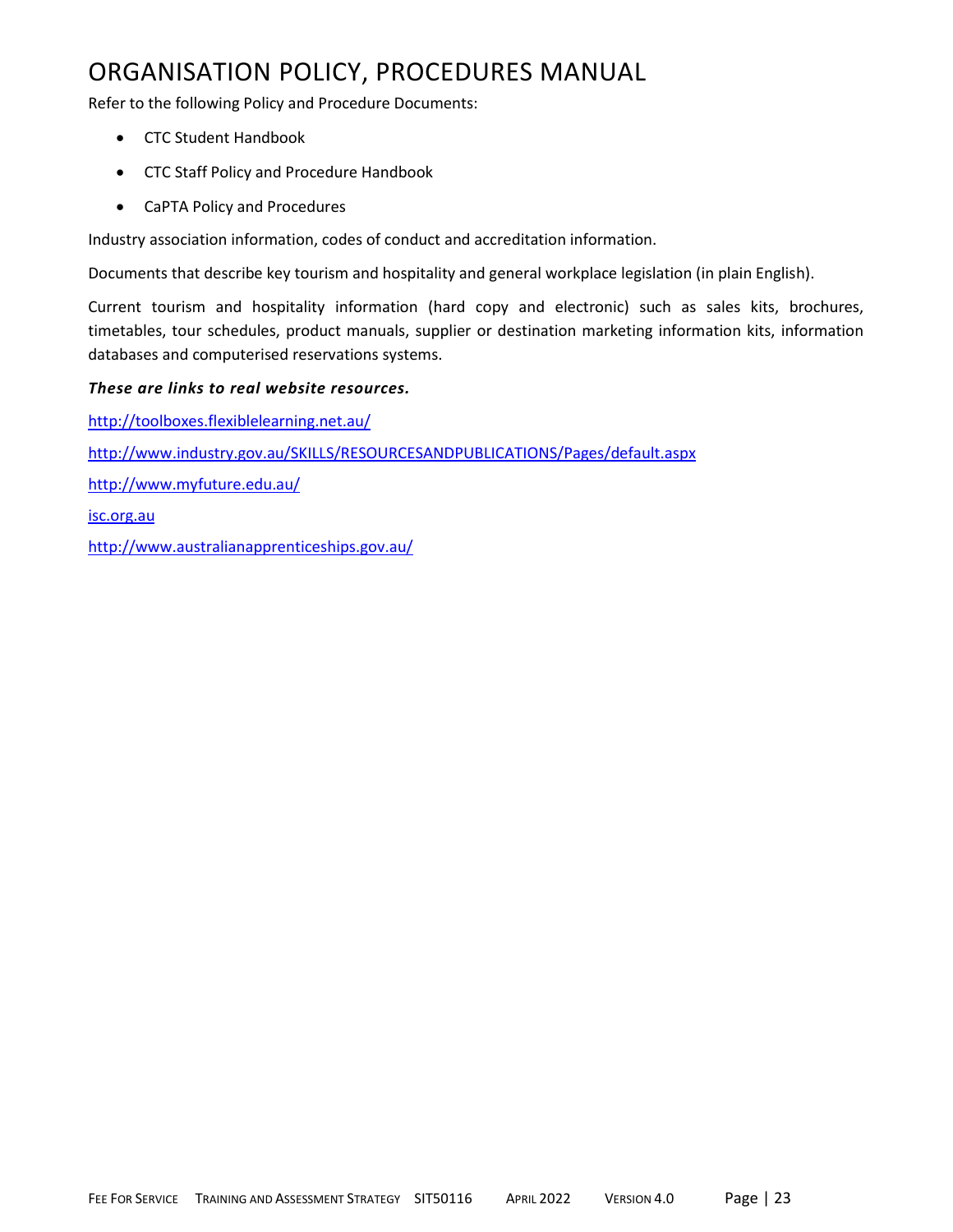# CONTINUOUS IMPROVEMENT

Continuous improvement is based upon assessment validation as per Standards for Registered Training Organisations (RTOs) 2015.

### Internal review procedure

Stakeholder's feedback is collected and analyses and information reported to the Management Team. Feedback forms are analysed monthly and yearly and reported to the Chairman as part of the monthly reporting structure. This feedback is reported back to trainers and assessors as part of the continuous improvement process monthly and used in the annual performance review for all Careers Training Centre trainers and assessors.

- All stakeholders feedback is ongoing and consistent
- Student career pathways are documented in the Student Handbook

### Student Feedback

### **Your Feedback is really important to us!**

We really appreciate your feedback. Let us know what is important to you. We have two (2) feedback forms to be completed by students:

### **1. AQF Survey**

On completion or withdrawal from your Certificate III in Captive Animals, Careers Training Centre has an online link for students and employers to complete their AQTF surveys. You may enter your feedback through this link. [http://mastersit.com.au/vidatek/wp/index.php/learner/rto/capta.](http://mastersit.com.au/vidatek/wp/index.php/learner/rto/capta) You can also contact us on Email [careers@capta.com.au](mailto:careers@capta.com.au) or on our Website and download a feedback form: [www.careerstrainingcentre.com](http://www.careerstrainingcentre.com/)

### **2. CTC Student Feedback**

You can complete this feedback form online through this link [https://docs.google.com/forms/d/1oLZWCcN\\_XN\\_NuoQj](https://docs.google.com/forms/d/1oLZWCcN_XN_NuoQj-jJ18YWWmAlV3adnQv9nBWxXilc/viewform?c=0&w=1)[jJ18YWWmAlV3adnQv9nBWxXilc/viewform?c=0&w=1](https://docs.google.com/forms/d/1oLZWCcN_XN_NuoQj-jJ18YWWmAlV3adnQv9nBWxXilc/viewform?c=0&w=1)

If you are concerned about something or wish to identify things we can change or improve a feedback form or questionnaire can be completed. We will ask you several times during the time you spend completing training with us to give us formal feedback. What was good / what was not? Feedback and questionnaires are part of maintaining consistency and best practices for us, so we take them very seriously. We encourage all students to provide feedback and have feedback forms available for students and employers to complete.

### Student Data Storage and Security

All information is managed and held by Careers Training Centre and no third party has access to student information unless the student authorizes the release of this information or the information is released under legislative requirements as advised in student hand book and sign up procedures.

Information is secured by password security and backup information is stored in an encrypted format for student protection.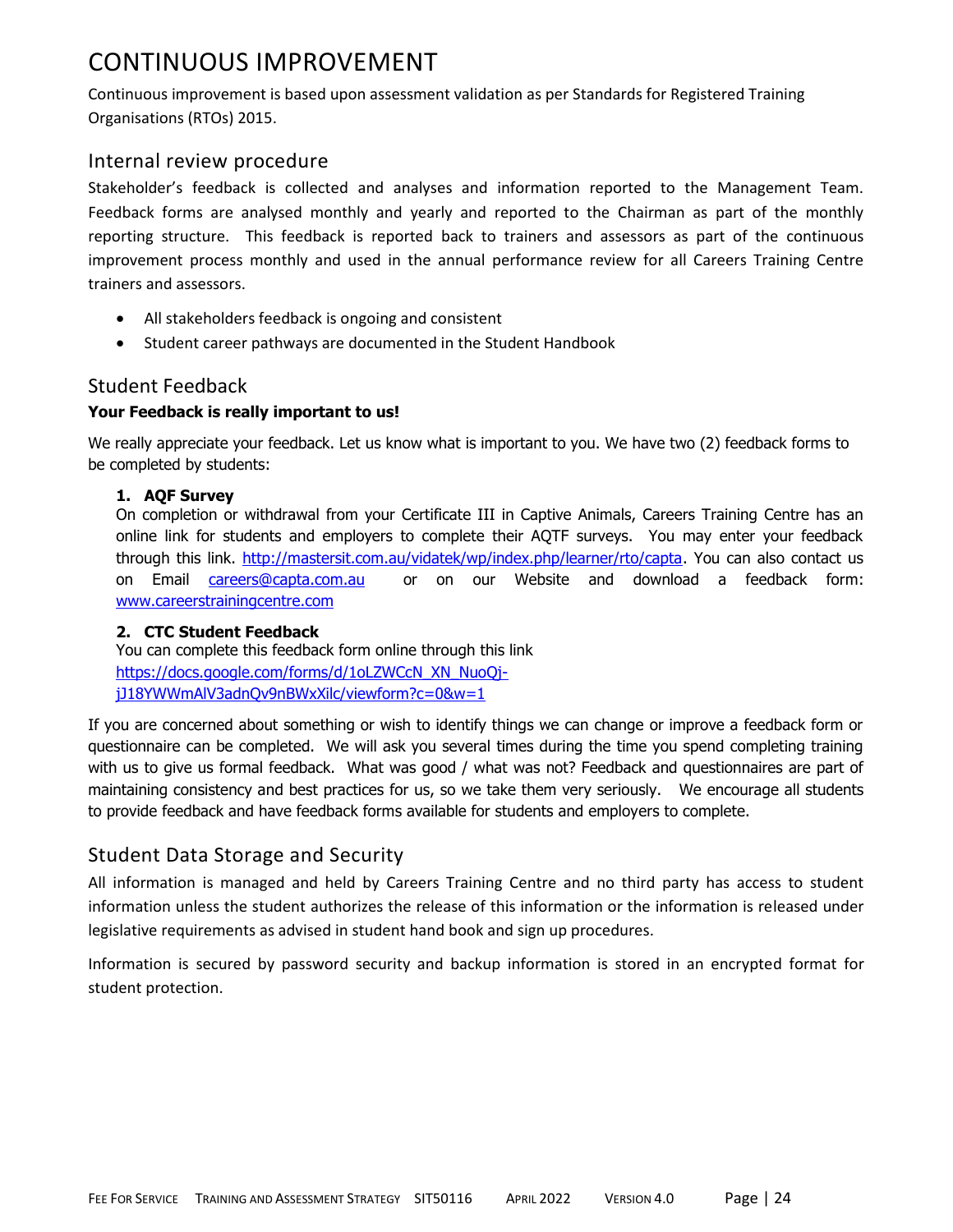### What is assessment validation?

Assessment validation involves 'reviewing, comparing and evaluating assessment processes, tools and evidence contributing to judgements made by a range of assessors against the same standards'

### *What are the benefits*

Assessment validation facilitates processes leading to consistent and valid assessment. In particular, validation activities:

- Ensure that assessment strategies meet the needs of clients;
- Facilitate the professional development of assessors;
- Enable enterprises and other stakeholders to contribute to assessment processes;
- Provide a means of gathering feedback and identifying ways of improving assessment processes;
- Facilitate consistent interpretation of competency standards;
- Foster the development of informal networks and provide assessors with access to up-to-date information about what is happening in their industry;
- Help assessors working across the industry to apply consistent standards and make consistent judgements.

These processes build assessors' confidence and industry acceptance of the outcomes of the national training system.

Validation is a quality review process. It involves checking that the assessment tool produced valid, reliable, sufficient, current and authentic evidence to enable reasonable judgements to be made as to whether the requirements of the relevant aspects of the Training Package or accredited course have been met. It includes reviewing and making recommendations for future improvements to the assessment tool, process and / or outcomes. (Source: Standards for Registered Training Organisations (RTOs) 2015)

Assessment validation includes, but goes beyond, assessment moderation and includes Industry Consultation.

### *Industry consultation*

Those consulted must be current in the industry and the consultation should have a clear impact on the strategy for training and assessment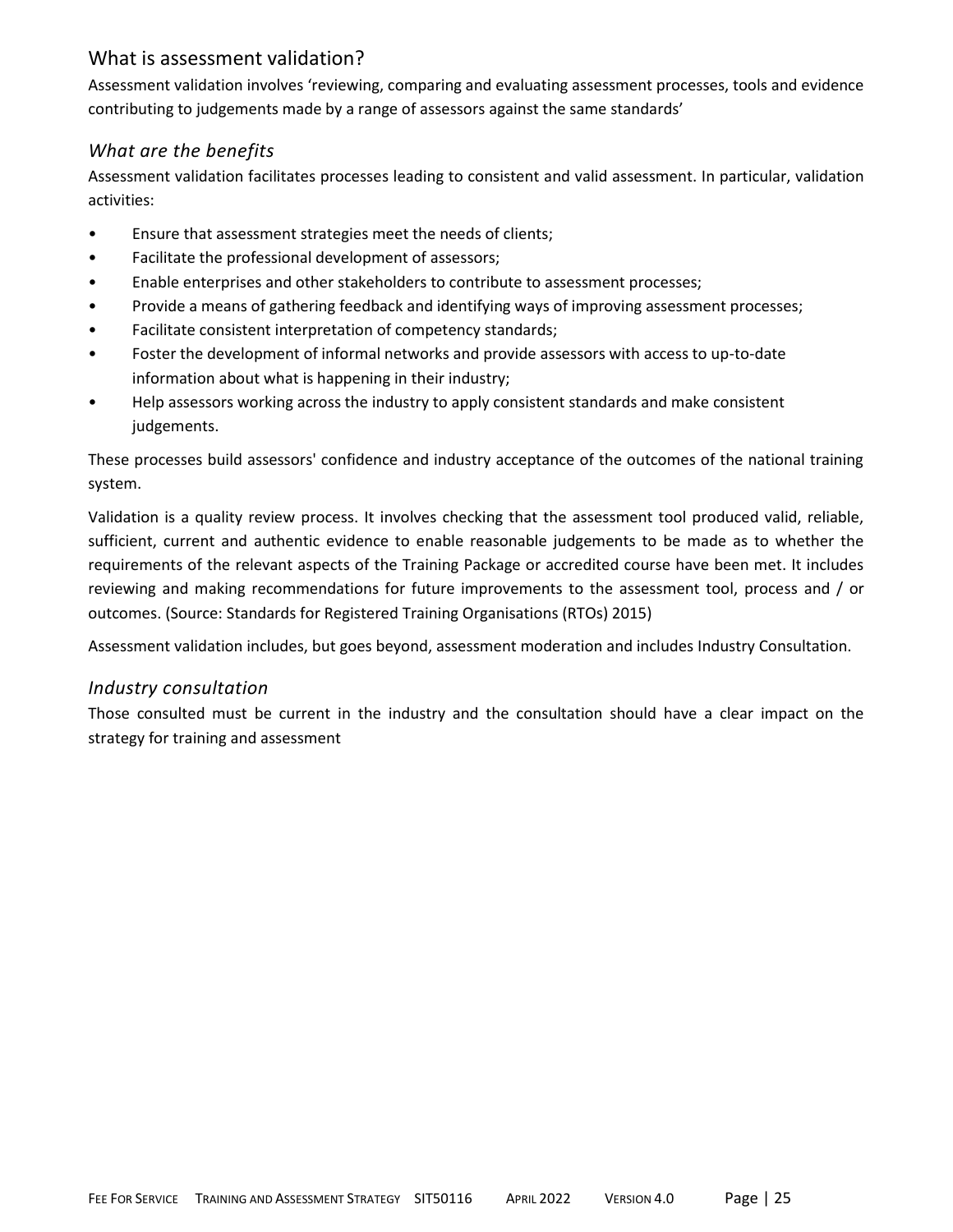### Validation

Training and assessment strategies and assessment items are reviewed annually by industry personnel as well other stakeholders, including other trainers and assessors and comments for continual improvements are noted.

#### **ASSESSMENT Validation Process**

Training and assessment strategies and assessment items are reviewed annually by industry as well as other trainers and assessors for continual improvements.

Industry representatives consulted in developing the training and assessment strategy. Careers Training Centre ensures that industry representatives are current within the industry and that the consultation has formed part of the development of the strategy for training and assessment.

| <b>Date of Consultation</b> | <b>Business Name</b> | <b>Contact Person</b> | <b>Contact Details</b> |
|-----------------------------|----------------------|-----------------------|------------------------|
|                             |                      |                       | Mobile:                |
|                             |                      |                       | Telephone:             |
|                             |                      |                       | Email:                 |
|                             |                      |                       | Web:                   |
|                             |                      |                       | Mobile:                |
|                             |                      |                       | Telephone:             |
|                             |                      |                       | Email:                 |
|                             |                      |                       | Web:                   |
|                             |                      |                       | Mobile                 |
|                             |                      |                       | Telephone              |
|                             |                      |                       | Email                  |
|                             |                      |                       | Web                    |

The units selected combined with the required industry based practical skills together provide a good basis for entry into the industry.

The simulated workplace environment allows for realistic situations, particularly regarding multiple tasks and meeting deadlines and industry time frames within the work placement further enhances this.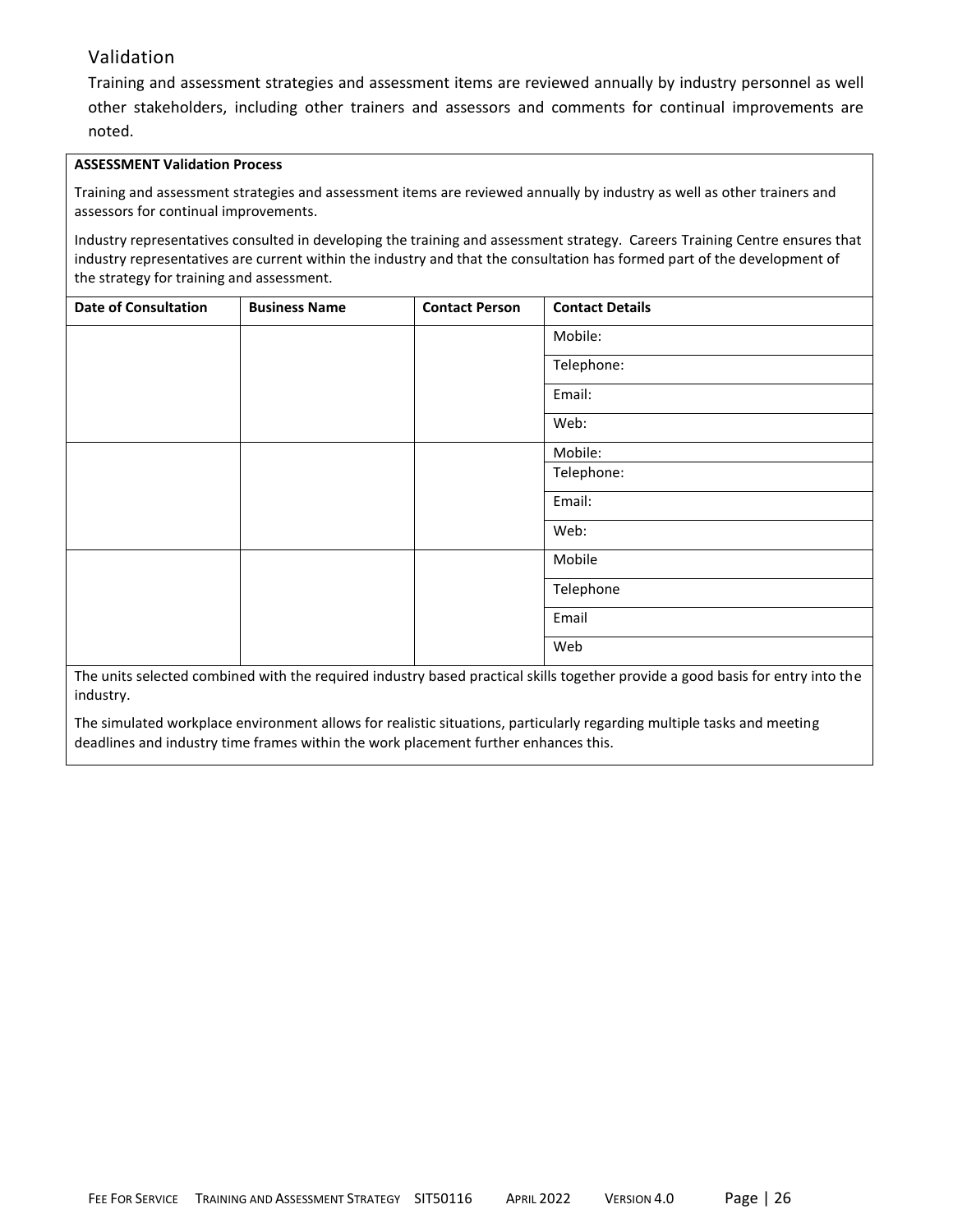### Moderation

At Careers Training Centre, moderation is a quality assurance process directed at ensuring that assessments are marked with accuracy, consistency and fairness. Moderation can be effected through several methods and is part of the Quality Assessment Cycle. It includes the entire assessment event, including the design and postevent analysis of the fitness of the assessment of student learning.

- Moderation is required for every assessment which involves a degree of subjectivity.
- Assessments are designed so that they are clearly linked to the intended learning outcomes;
- Pre-marking meetings or other activities are undertaken to ensure that assessors are able to clarify their understanding of the assessment criteria;
- Assessment criteria are clearly communicated to students, both in the pre-assessment phase and also when providing feedback; and
- Assessments are subject to regular review: their frequency, style and the relative success rate of students are appraised as a regular part of the improvement cycle.

#### **Moderation of Assessment**

Moderation is conducted annually with other trainers and assessors as part of the moderation process. All assessment instruments are reviewed to ensure they are appropriate for the units of competency and reflect information contained in the elements, performance criteria, range of variables and evidence guide.

| Date of review | <b>Business Name</b> | <b>Contact Person</b> | <b>Contact Details</b> |
|----------------|----------------------|-----------------------|------------------------|
|                |                      |                       | Mobile                 |
|                |                      |                       | Telephone              |
|                |                      |                       | Email:                 |
|                |                      |                       | Web:                   |
|                |                      |                       | Mobile                 |
|                |                      |                       | Telephone              |
|                |                      |                       | Email:                 |
|                |                      |                       | Web:                   |
|                |                      |                       | Mobile                 |
|                |                      |                       | Telephone              |
|                |                      |                       | Email:                 |
|                |                      |                       | Web:                   |
|                |                      |                       | Mobile                 |
|                |                      |                       | Telephone              |
|                |                      |                       | Email:                 |
|                |                      |                       | Web:                   |
|                |                      |                       |                        |

The units selected combined with the required industry based practical skills together provide a good basis for entry into the industry.

The simulated workplace environment allows for realistic situations, particularly regarding multiple tasks and meeting deadlines and industry time frames within the vocational work placement further enhances this.